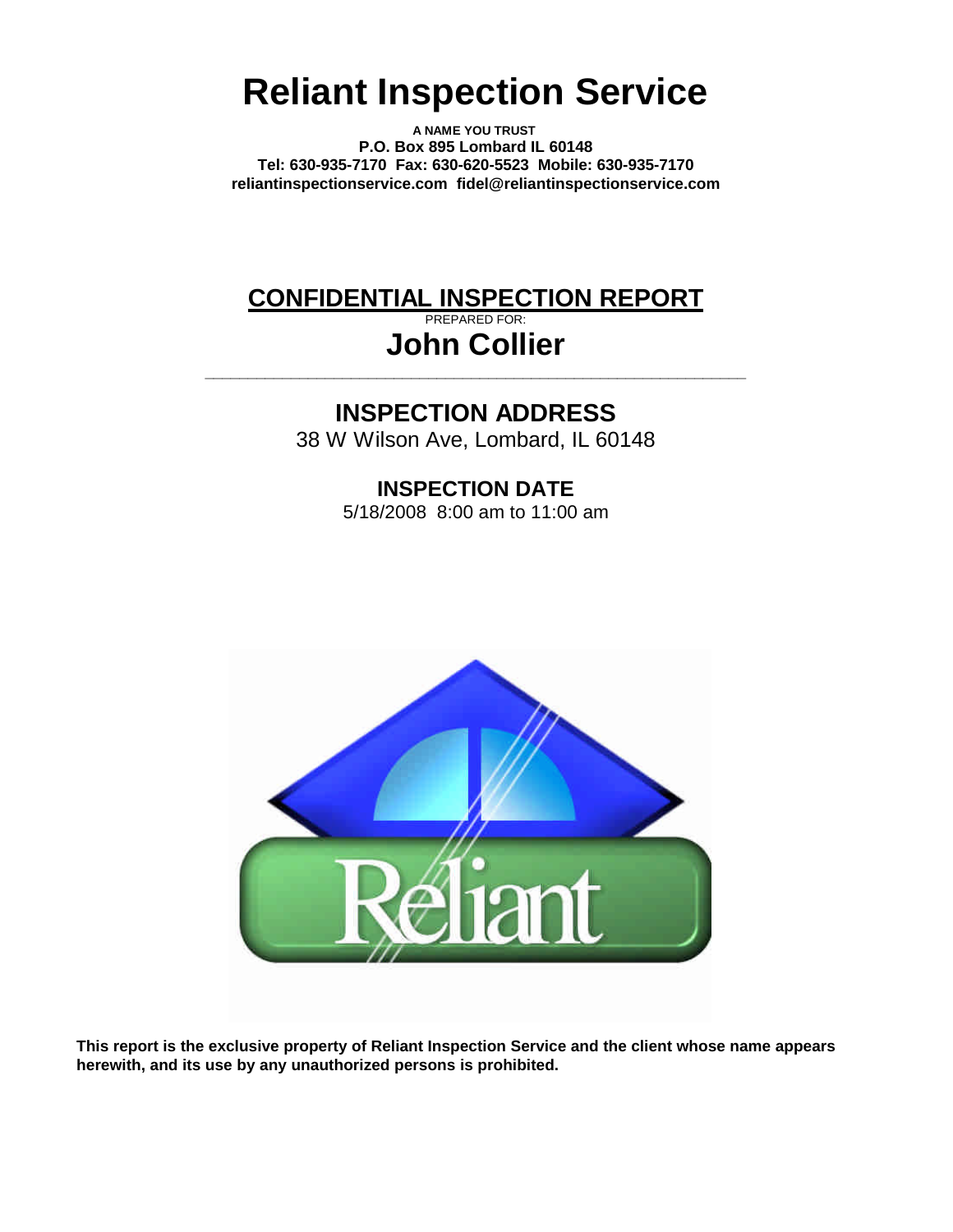## **GENERAL INFORMATION**

| <b>Inspection Address:</b><br><b>Inspection Date:</b>                                               | 38 W Wilson Ave, Lombard, IL 60148<br>5/18/2008 Time: 8:00 am to 11:00 am                                                           |  |  |
|-----------------------------------------------------------------------------------------------------|-------------------------------------------------------------------------------------------------------------------------------------|--|--|
| Weather:                                                                                            | Clear and Dry - Temperature at time of inspection: 50-60 Degrees<br>Humidity at time of inspection: 20%                             |  |  |
| Inspected by:                                                                                       | <b>Fidel Gonzales</b>                                                                                                               |  |  |
| <b>Client Information:</b>                                                                          | John Collier<br>561 S Gate Ave, Rowling Meadows, IL 60321<br>Phone: 847-292-7170<br>Mobile: 847-601-5041<br>EMail: collierJ@att.com |  |  |
| <b>Inspection Fee:</b>                                                                              | \$401.25                                                                                                                            |  |  |
| <b>Structure Type:</b><br><b>Foundation Type:</b><br><b>Furnished:</b><br><b>Number of Stories:</b> | Wood Frame<br><b>Basement</b><br>Yes<br>Two                                                                                         |  |  |
| <b>Structure Style:</b>                                                                             | Colonial                                                                                                                            |  |  |
| <b>Structure Orientation:</b>                                                                       | North West                                                                                                                          |  |  |
| <b>Estimated Year Built:</b><br><b>Unofficial Sq.Ft.:</b>                                           | 1992<br>3000                                                                                                                        |  |  |
| People on Site At Time of Inspection:                                                               | Buyer(s)<br>Buyer's Agent<br>Seller's Agent                                                                                         |  |  |

#### **PLEASE NOTE:**

**This report is the exclusive property of Reliant Inspection Service and the client whose name appears herewith, and its use by any unauthorized persons is strictly prohibited.**

**The observations and opinions expressed within this report are those of Reliant Inspection Service and supercede any alleged verbal comments. We inspect all of the systems, components, and conditions described in accordance with the standards of The State of Illinois Division of Professional Regulations and those that we do not inspect are clearly disclaimed in the contract and/or in the aforementioned standards. However, some components that are inspected and found to be functional** may not necessarily appear in the report, simply because we do not wish to waste our client's time by **having them read an unnecessarily lengthy report about components that do not need to be serviced.**

**In accordance with the terms of the contract, the service recommendations that we make in this report should be completed well before the close of escrow by licensed specialists, who may well identify additional defects or recommend some upgrades that could affect your evaluation of the property.**

Report File: test1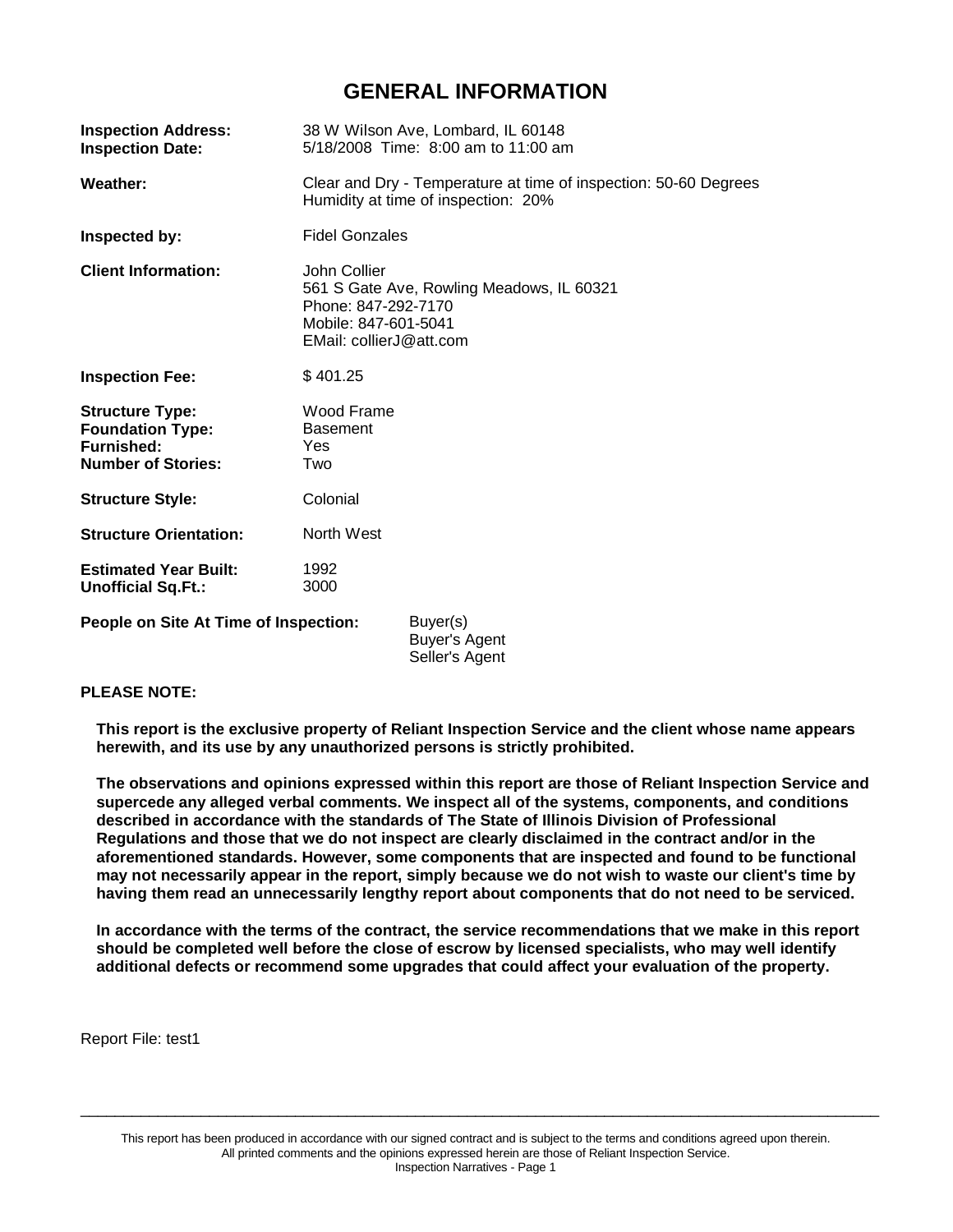# **SCOPE OF WORK**

The Parties to this agreement have contracted with Reliant Inspection Service to perform a generalist inspection in accordance with the standards of practice established by The State of Illinois Division of Professional Regulations Section 1410.200 Standards of Practice, a copy of which is available upon request. Generalist inspections are essentially visual, and distinct from those of specialists, inasmuch as they do not include the use of specialized instruments, the dismantling of equipment, or the sampling of air and inert materials. Consequently, a generalist inspection and the subsequent report will not be as comprehensive, nor as technically exhaustive, as that generated by specialists, and it is not intended to be. The purpose of a generalist inspection is to identify significant defects or adverse conditions that would warrant a specialist evaluation. Therefore, you should be aware of the limitations of this type of inspection, which are clearly indicated in the standards. However, the inspection is not intended to document the type of cosmetic deficiencies that would be apparent to the average person, and certainly not intended to identify insignificant deficiencies. Similarly, we do not inspect for vermin infestation, which is the responsibility of a licensed exterminator.

Most homes built after 1978, are generally assumed to be free of asbestos and many other common environmental contaminants. However, as a courtesy to our clients, we are including some well documented, and therefore public, information about several environmental contaminants that could be of concern to you and your family, all of which we do not have the expertise or the authority to evaluate, such as asbestos, radon, methane, formaldehyde, termites and other wood-destroying organisms, pests and rodents, molds, microbes, bacterial organisms, and electromagnetic radiation, to name some of the more commonplace ones. Nevertheless, we will attempt to alert you to any suspicious substances that would warrant evaluation by a specialist. However, health and safety, and environmental hygiene are deeply personal responsibilities, and you should make sure that you are familiar with any contaminant that could affect your home environment. You can learn more about contaminants that can affect you home from a booklet published by The Environmental Protection Agency, which you can read online at www.epa.gov/iaq/pubs/insidest.htm.

Mold is one such contaminant. It is a microorganism that has tiny seeds, or spores, that are spread on the air then land and feed on organic matter. It has been in existence throughout human history, and actually contributes to the life process. It takes many different forms, many of them benign, like mildew. Some characterized as allergens are relatively benign but can provoke allergic reactions among sensitive people, and others characterized as pathogens can have adverse health effects on large segments of the population, such as the very young, the elderly, and people with suppressed immune systems. However, there are less common molds that are called toxigens that represent a serious health threat. All molds flourish in the presence of moisture, and we make a concerted effort to look for any evidence of it wherever there could be a water source, including that from condensation. Interestingly, the molds that commonly appear on ceramic tiles in bathrooms do not usually constitute a health threat, but they should be removed. However, some visibly similar molds that form on cellulose materials, such as on drywall, plaster, and wood, are potentially toxigenic. If mold is to be found anywhere within a home, it will likely be in the area of tubs, showers, toilets, sinks, water heaters, evaporator coils, inside attics with unvented bathroom exhaust fans, and return-air compartments that draw outside air, all of which are areas that we inspect very conscientiously. Nevertheless, mold can appear as though spontaneously at any time, so you should be prepared to monitor your home, and particularly those areas that we identified. Naturally, it is equally important to maintain clean air-supply ducts and to change filters as soon as they become soiled, because contaminated ducts are a common breeding ground for dust mites, rust, and other contaminants. Regardless, although some mold-like substances may be visually identified, the specific identification of molds can only be determined by specialists and laboratory analysis, and is absolutely beyond the scope of our inspection. Nonetheless, as a prudent investment in environmental hygiene, we categorically recommend that you have your home tested for the presence of any such contaminants, and particularly if you or any member of your family suffers from allergies or asthma. Also, you can learn more about mold from an Environmental Protection Agency document entitled "A Brief Guide to Mold, Moisture and Your Home," by visiting their web site at: http://www.epa.gov/iaq/molds/moldguide.html/, from which it can be downloaded.

Asbestos is a notorious contaminant that could be present in any home built before 1978. It is a naturally occurring mineral fiber that was first used by the Greek and Romans in the first century, and it has been widely used throughout the modern world in a variety of thermal insulators, including those in the form of paper wraps,

 $\Box$ 

This report has been produced in accordance with our signed contract and is subject to the terms and conditions agreed upon therein. All printed comments and the opinions expressed herein are those of Reliant Inspection Service. Inspection Narratives - Page 3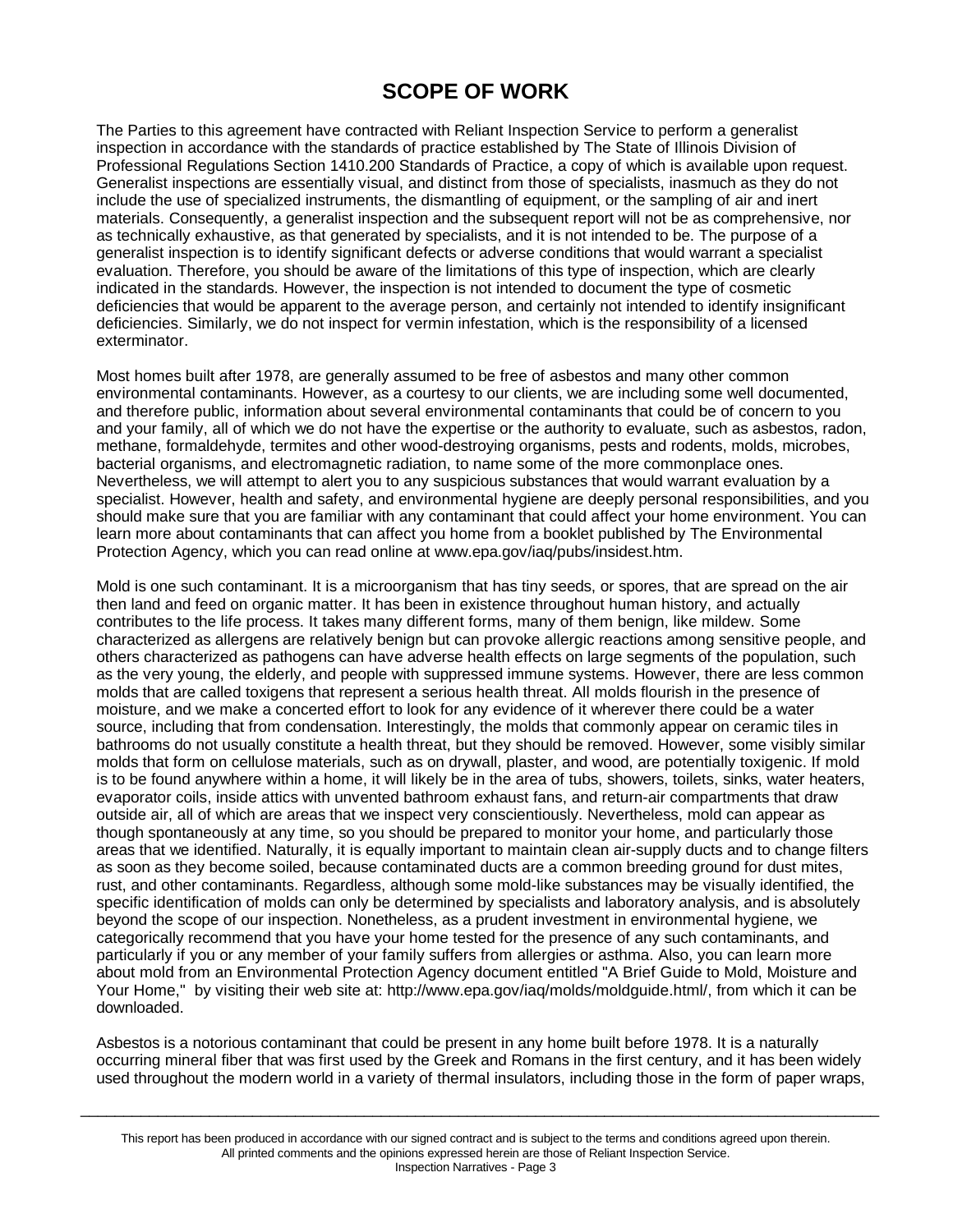bats, blocks, and blankets. However, it can also be found in a wide variety of other products too numerous to mention, including duct insulation and acoustical materials, plasters, siding, floor tiles, heat vents, and roofing products. Although perhaps recognized as being present in some documented forms, asbestos can only be specifically identified by laboratory analysis. The most common asbestos fiber that exists in residential products is chrysotile, which belongs to the serpentine or white-asbestos group, and was used in the clutches and brake shoes of automobiles for many years. However, a single asbestos fiber is said to be able to cause cancer, and is therefore a potential health threat and a litigious issue. Significantly, asbestos fibers are only dangerous when they are released into the air and inhaled, and for this reason authorities such as the Environmental Protection Agency [EPA] and the Consumer Product Safety Commission [CPSC] distinguish between asbestos that is in good condition, or non-friable, and that which is in poor condition, or friable, which means that its fibers could be easily crumbled and become airborne. However, we are not specialists and, regardless of the condition of any real or suspected asbestos-containing material [ACM], we would not endorse it and recommend having it evaluated by a specialist.

Radon is a gas that results from the natural decay of radioactive materials within the soil, and is purported to be the second leading cause of lung cancer in the United States. The gas is able to enter homes through the voids around pipes in concrete floors or through the floorboards of poorly ventilated crawlspaces, and particularly when the ground is wet and the gas cannot easily escape through the soil and be dispersed into the atmosphere. However, it cannot be detected by the senses, and its existence can only be determined by sophisticated instruments and laboratory analysis, which is completely beyond the scope of our service. However, you can learn more about radon and other environmental contaminants and their affects on health, by contacting the Environmental Protection Agency (EPA), at www. epa.gov/radon/images/hmbuygud.pdf, and it would be prudent for you to enquire about any high radon readings that might be prevalent in the general area surrounding your home.

Lead poses an equally serious health threat. In the 1920's, it was commonly found in many plumbing systems. In fact, the word "plumbing" is derived from the Latin word "plumbum," which means lead. When in use as a component of a waste system, it is not an immediate health threat, but as a component of potable water pipes it is a definite health-hazard. Although rarely found in modern use, lead could be present in any home build as recently as the nineteen forties. For instance, lead was an active ingredient in many household paints, which can be released in the process of sanding, and even be ingested by small children and animals chewing on painted surfaces. Fortunately, the lead in painted surfaces can be detected by industrial hygienists using sophisticated instruments, but testing for it is not cheap. There are other environmental contaminants, some of which we have already mentioned, and others that may be relatively benign. However, we are not environmental hygienists, and as we stated earlier we disclaim any responsibility for testing or establishing the presence of any environmental contaminant, and recommend that you schedule whatever specialist inspections that may deem prudent within the contingency period.

Field Gunneles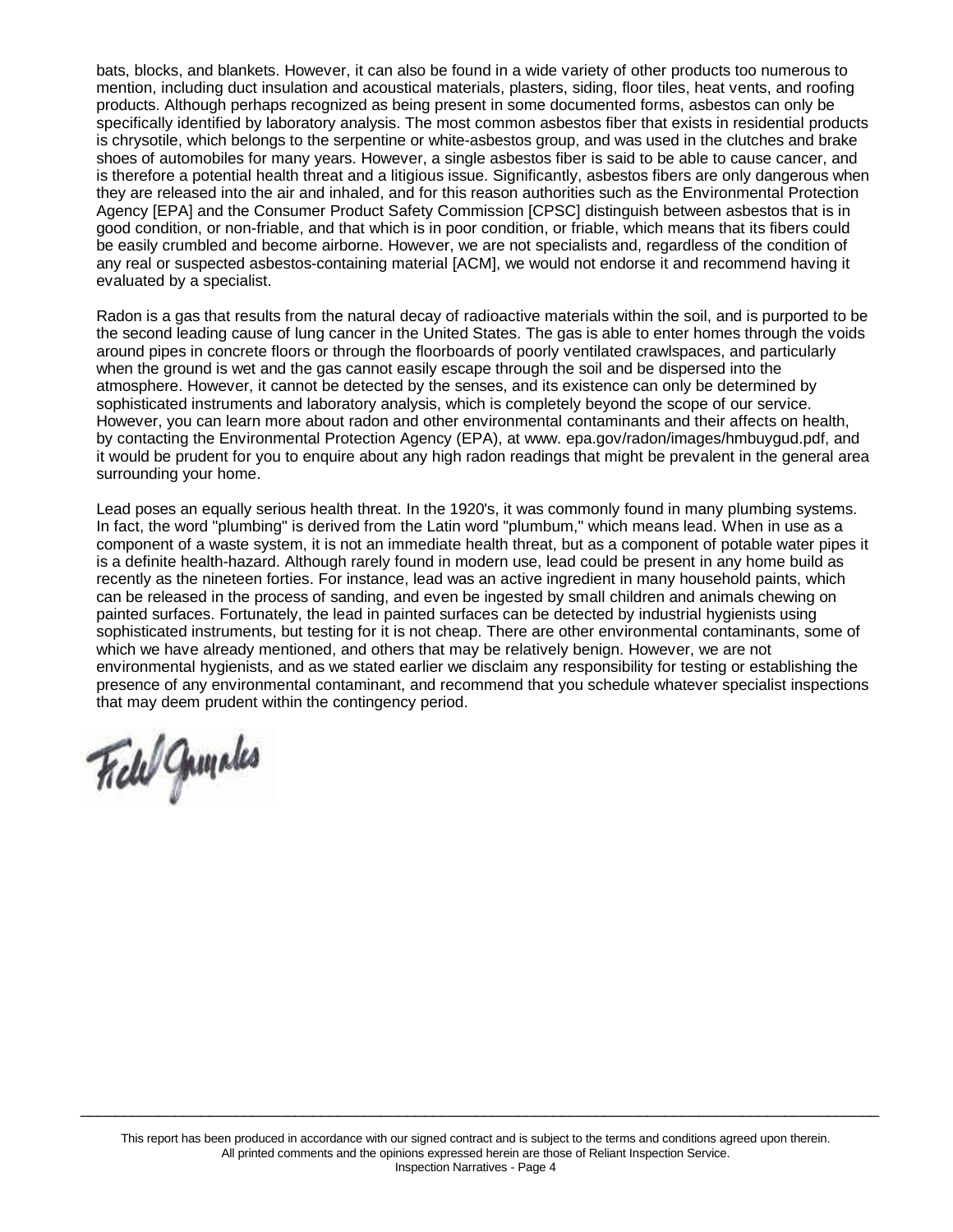# **SECTION NARRATIVES**

 $\_$  ,  $\_$  ,  $\_$  ,  $\_$  ,  $\_$  ,  $\_$  ,  $\_$  ,  $\_$  ,  $\_$  ,  $\_$  ,  $\_$  ,  $\_$  ,  $\_$  ,  $\_$  ,  $\_$  ,  $\_$  ,  $\_$  ,  $\_$  ,  $\_$  ,  $\_$  ,  $\_$  ,  $\_$  ,  $\_$  ,  $\_$  ,  $\_$  ,  $\_$  ,  $\_$  ,  $\_$  ,  $\_$  ,  $\_$  ,  $\_$  ,  $\_$  ,  $\_$  ,  $\_$  ,  $\_$  ,  $\_$  ,  $\_$  ,

### **Exterior**

With the exception of townhomes, condominiums, and residences that are part of a planned urban development, or PUD, we evaluate the following exterior features: driveways, walkways, fences, gates, handrails, guardrails, yard walls, carports, patio covers, decks, building walls, fascia and trim, balconies, doors, windows, lights, and outlets. However, we do not evaluate any detached structures, such as storage sheds and stables, and we do not water test or evaluate subterranean drainage systems or any mechanical or remotely controlled components, such as driveway gates. Also, we do not evaluate landscape components, such as trees, shrubs, fountains, ponds, statuary, pottery, fire pits, patio fans, heat lamps, and decorative or low-voltage lighting. In addition, we do not comment on coatings or cosmetic deficiencies and the wear and tear associated with the passage of time, which would be apparent to the average person. However, cracks in hard surfaces can imply the presence of expansive soils that can result in continuous movement, but this could only be confirmed by a geological evaluation of the soil.

### **Structural**

All structures are dependent on the soil beneath them for support, but soils are not uniform. Some that might appear to be firm and solid can liquefy and become unstable during seismic activity. Also, there are soils that can expand to twice their volume with the influx of water and move structures with relative ease, raising and lowering them and fracturing slabs and other hard surfaces. In fact, expansive soils have accounted for more structural damage than most natural disasters. Regardless, foundations are not uniform, and conform to the structural standard of the year in which they were built. In accordance with our standards of practice, we identify foundation types and look for any evidence of structural deficiencies. However, cracks or deteriorated surfaces in foundations are quite common. In fact, it would be rare to find a raised foundation wall that was not cracked or deteriorated in some way, or a slab foundation that did not include some cracks concealed beneath the carpeting and padding. Fortunately, most of these cracks are related to the curing process or to common settling, including some wide ones called cold-joint separations that typically contour the footings, but others can be more structurally significant and reveal the presence of expansive soils that can predicate more or less continual movement. We will certainly alert you to any suspicious cracks if they are clearly visible. However, we are not specialists, and in the absence of any major defects we may not recommend that you consult with a foundation contractor, a structural engineer, or a geologist, but this should not deter you from seeking the opinion of any such expert.

### **Roof/Attic**

There are many different roof types, which we evaluate by walking on their surfaces. If we are unable or unwilling to do this for any reason, we will indicate the method that was used to evaluate them. Every roof will wear differently relative to its age, the number of its layers, the quality of its material, the method of its application, its exposure to direct sunlight or other prevalent weather conditions, and the regularity of its maintenance. Regardless of its design-life, every roof is only as good as the waterproof membrane beneath it, which is concealed and cannot be examined without removing the roof material, and this is equally true of almost all roofs. In fact, the material on the majority of pitched roofs is not designed to be waterproof only water-resistant. However, what remains true of all roofs is that, whereas their condition can be evaluated, it is virtually impossible for anyone to detect a leak except as it is occurring or by specific water tests, which are beyond the scope of our service. Even water stains on ceilings, or on the framing within attics, could be old and will not necessarily confirm an active leak without some corroborative evidence, and such evidence can be deliberately concealed. Consequently, only the installers can credibly guarantee that a roof will not leak, and

This report has been produced in accordance with our signed contract and is subject to the terms and conditions agreed upon therein. All printed comments and the opinions expressed herein are those of Reliant Inspection Service. Inspection Narratives - Page 5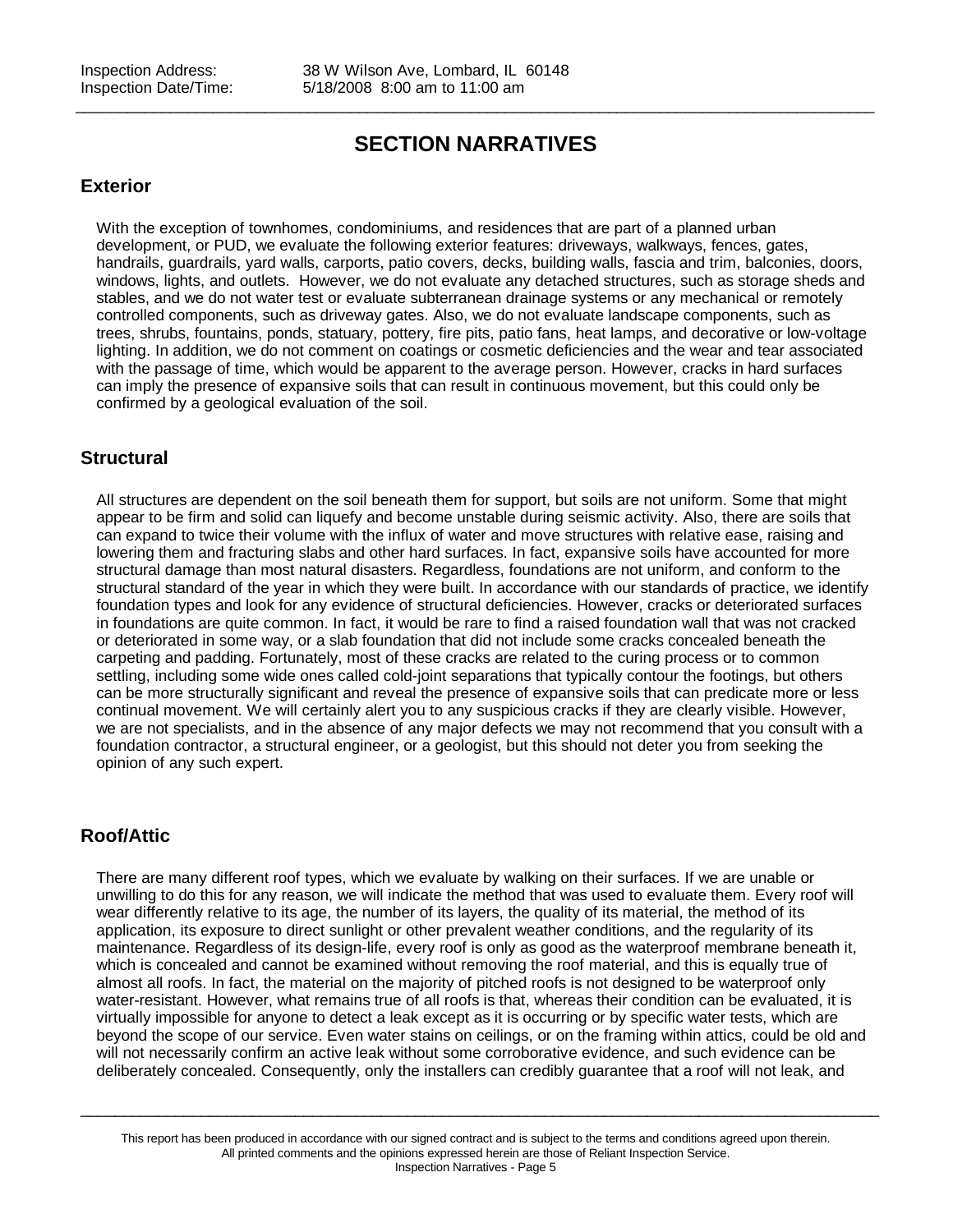they do. We evaluate every roof conscientiously, and even attempt to approximate its age, but we will not predict its remaining life expectancy, or guarantee that it will not leak. Naturally, the sellers or the occupants of a residence will generally have the most intimate knowledge of the roof and of its history. Therefore, we recommend that you ask the sellers about it, and that you either include comprehensive roof coverage in your home insurance policy, or that you obtain a roof certification from an established local roofing company.

### **Chimney**

The Chimney Safety Institute of America has published industry standards for the inspection of chimneys, and on January 13, 2000, the National Fire Protection Association adopted these standards as code, known as NFPA 211. Our inspection of masonry and factory-built chimneys to what is known as a Level-One inspection, which is purely visual and not to be confused with Level-Two, and Level-Three inspections, which are performed by qualified specialists with a knowledge of codes and standards, and typically involves dismantling components and/or investigations with video-scan equipment and other means to evaluate chimneys.

### **Plumbing**

Plumbing systems have common components, but they are not uniform. In addition to fixtures, these components include gas pipes, water pipes, pressure regulators, pressure relief valves, shut-off valves, drain and vent pipes, and water-heating devices, some of which we do not test if they are not in daily use. The best and most dependable water pipes are copper, because they are not subject to the build-up of minerals that bond within galvanized pipes, and gradually restrict their inner diameter and reduce water volume. Water softeners can remove most of these minerals, but not once they are bonded within the pipes, for which there would be no remedy other than a re-pipe. The water pressure within pipes is commonly confused with water volume, but whereas high water volume is good high water pressure is not. In fact, whenever the street pressure exceeds eighty pounds per square inch a regulator is recommended, which typically comes factory preset between forty-five and sixty-five pounds per square inch. However, regardless of the pressure, leaks will occur in any system, and particularly in one with older galvanized pipes, or one in which the regulator fails and high pressure begins to stress the washers and diaphragms within the various components.

Waste and drainpipes pipes are equally varied, and range from modern ABS ones [acrylonitrile butadiene styrene] to older ones made of cast-iron, galvanized steel, clay, and even a cardboard-like material that is coated with tar. The condition of these pipes is usually directly related to their age. Older ones are subject to damage through decay and root movement, whereas the more modern ABS ones are virtually impervious to damage, although some rare batches have been alleged to be defective. However, inasmuch as significant portions of drainpipes are concealed, we can only infer their condition by observing the draw at drains. Nonetheless, blockages will occur in the life of any system, but blockages in drainpipes, and particularly in main drainpipes, can be expensive to repair, and for this reason we recommend having them video-scanned. This could also confirm that the house is connected to the public sewer system, which is important because all private systems must be evaluated by specialists.

### **Electrical**

There are a wide variety of electrical systems with an even greater variety of components, and any one particular system may not conform to current standards or provide the same degree of service and safety. What is most significant about electrical systems however is that the national electrical code [NEC] is not retroactive, and therefore many residential systems do not comply with the latest safety standards. Regardless, we are not electricians and in compliance with our standards of practice we only test a representative number of switches and outlets and do not perform load-calculations to determine if the supply meets the demand. However, in the interests of safety, we regard every electrical deficiency and recommended upgrade as a latent hazard that should be serviced as soon as possible, and that the entire system be evaluated and certified as safe by an electrician. Therefore, it is essential that any recommendations that we may make for service or upgrades should be completed before the close of escrow, because an electrician could reveal additional deficiencies or recommend some upgrades for which we would disclaim any further responsibility. However, we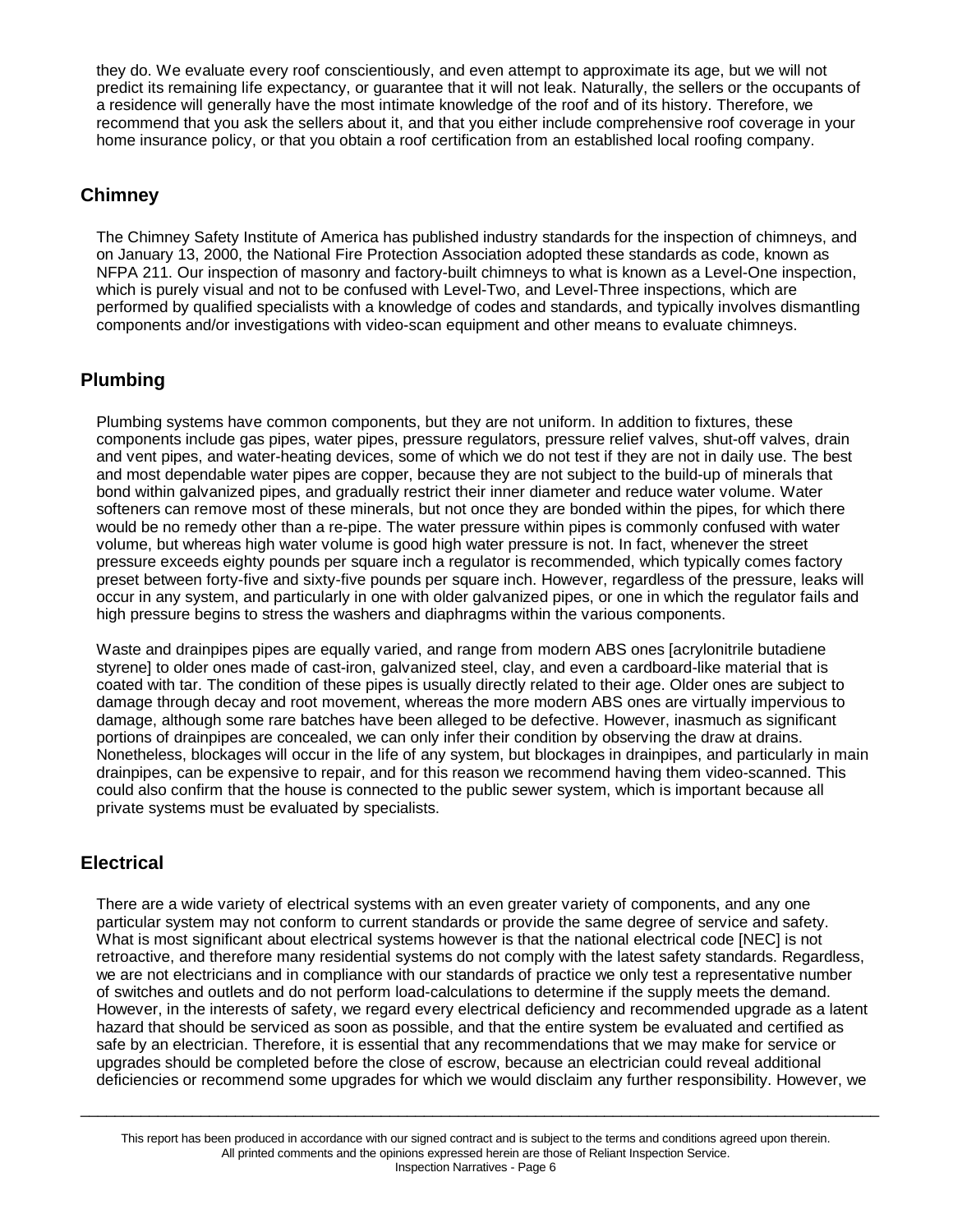typically recommend upgrading outlets to have ground fault protection, which is a relatively inexpensive but essential safety feature. These outlets are often referred to as GFCI's, or ground fault circuit interrupters and, generally speaking, have been required in specific locations for more than thirty years, beginning with swimming pools and exterior outlets in 1971, and the list has been added to ever since: bathrooms in 1975, garages in 1978, spas and hot tubs in 1981, hydro tubs, massage equipment, boat houses, kitchens, and unfinished basements in 1987, crawlspaces in 1990, wet bars in 1993, and all kitchen countertop outlets with the exception of refrigerator and freezer outlets since 1996. Similarly, AFCI's or arc fault circuit interrupters, represent the very latest in circuit breaker technology, and have been required in all bedroom circuits since 2002. However, inasmuch as arc faults cause thousands of electrical fires and hundreds of deaths each year, we categorically recommend installing them at every circuit as a prudent safety feature.

### **Heat and Air Conditioning**

The components of most heating and air-conditioning systems have a design-life ranging from ten to twenty years, but can fail prematurely with poor maintenance, which is why we apprise you of their age whenever possible. We test and evaluate them in accordance with the standards of practice, which means that we do not dismantle and inspect the concealed portions of evaporator and condensing coils, the heat exchanger, which is also known as the firebox, electronic air-cleaners, humidifiers, ducts and in-line duct-motors or dampers. We perform a conscientious evaluation of both systems, but we are not specialists. However, even the most modern heating systems can produce carbon monoxide, which in a sealed or poorly ventilated room can result in sickness, debilitating injury, and even death. Therefore, in accordance with the terms of our contract, it is essential that any recommendations that we make for service or a second opinion be scheduled before the close of escrow, because a specialist could reveal additional defects or recommend further upgrades that could affect your evaluation of the property, and our service does not include any form of warranty or guarantee.

### **Living Areas**

Our inspection of living space includes the visually accessible areas of walls, floors, cabinets and closets, and includes the testing of a representative number of windows and doors, switches and outlets. However, we do not evaluate window treatments, or move furniture, lift carpets or rugs, empty closets or cabinets, and we do not comment on cosmetic deficiencies. We may not comment on the cracks that appear around windows and doors, or which follow the lines of framing members and the seams of drywall and plasterboard. These cracks are a consequence of movement, such as wood shrinkage, common settling, and seismic activity, and will often reappear if they are not correctly repaired. Such cracks can become the subject of disputes, and are therefore best evaluated by a specialist. Similarly, there are a number of environmental pollutants that we have already elaborated upon, the specific identification of which is beyond the scope of our service but which can become equally contentious. In addition, there are a host of lesser contaminants, such as that from moisture penetrating carpet-covered cracks in floor slabs, as well as odors from household pets and cigarette smoke that can permeate walls, carpets, heating and air conditioning ducts, and other porous surfaces, and which can be difficult to eradicate. However, inasmuch as the sense of smell adjusts rapidly, and the sensitivity to such odors is certainly not uniform, we recommend that you make this determination for yourself, and particularly if you or any member of your family suffers from allergies or asthma, and then schedule whatever remedial services may be deemed necessary before the close of escrow.

### **Kitchen**

We test kitchen appliances for their functionality, and cannot evaluate them for their performance nor for the variety of their settings or cycles. However, if they are older than ten years, they may well exhibit decreased efficiency. Also, many older gas and electric ranges are not secured and can be easily tipped, particularly when any weight is applied to an open range door, and all such appliances should be confirmed to be secure. Regardless, we do not inspect the following items: free-standing appliances, refrigerators, trash-compactors, built-in toasters, coffee-makers, can-openers, blenders, instant hot-water dispensers, water-purifiers, barbecues, grills or rotisseries, timers, clocks, thermostats, the self-cleaning capability of ovens, and concealed

This report has been produced in accordance with our signed contract and is subject to the terms and conditions agreed upon therein. All printed comments and the opinions expressed herein are those of Reliant Inspection Service. Inspection Narratives - Page 7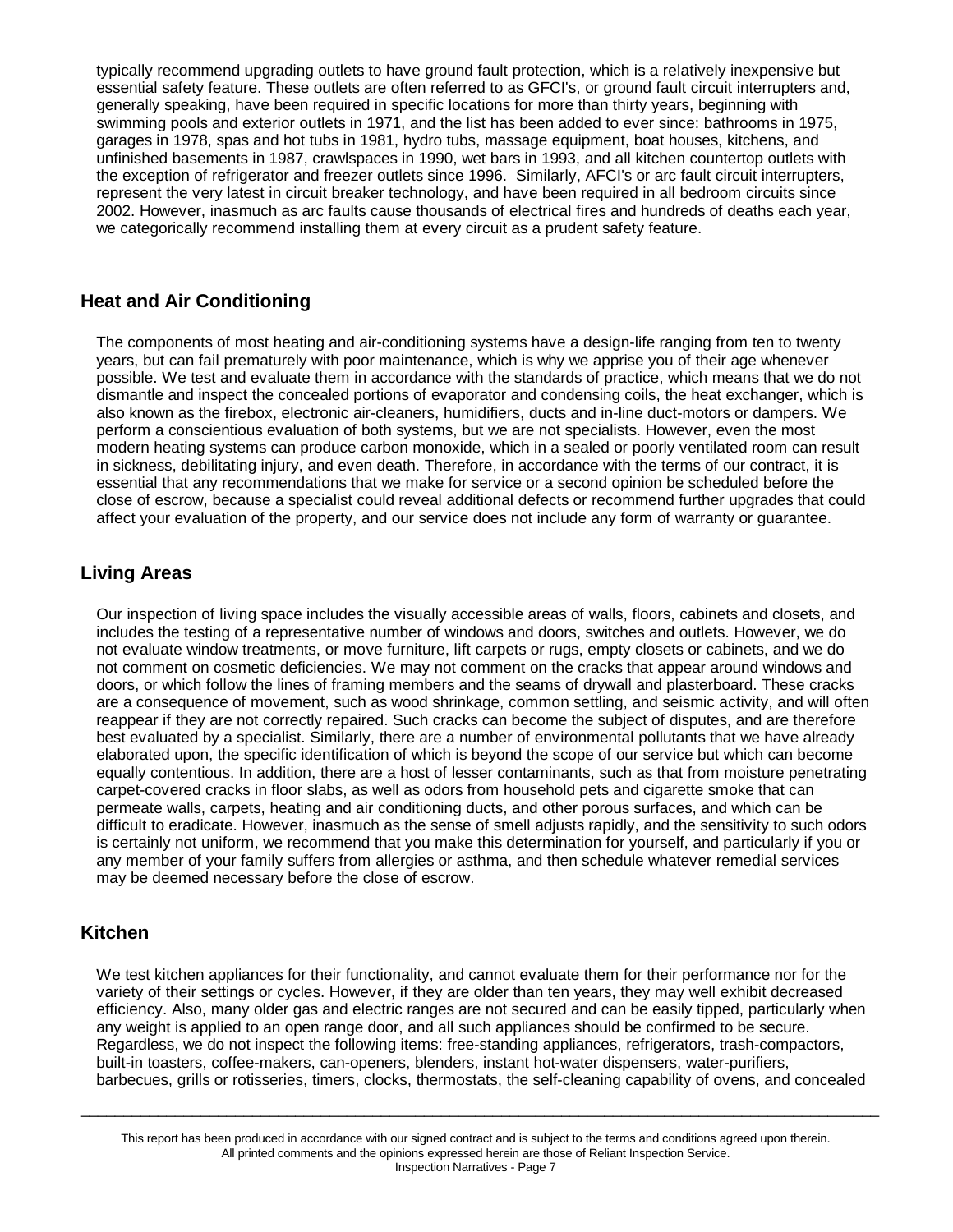or countertop lighting, which is convenient but often installed after the initial construction and not wired to national electrical standards.

### **Hallway**

Our evaluation of hallways is identical to that of living space, except that we pay particular attention to safety issues, such as those involving handrails, guardrails, and smoke detectors.

### **Attic**

In accordance with our standards, we do not attempt to enter attics that have less than thirty-six inches of headroom, are restricted by ducts, or in which the insulation obscures the joists and thereby makes mobility hazardous, in which case we would inspect them as best we can from the access point. In regard to evaluating the type and amount of insulation on the attic floor, we use only generic terms and approximate measurements, and do not sample or test the material for specific identification. Also, we do not disturb or move any portion of it, and it may well obscure water pipes, electrical conduits, junction boxes, exhaust fans, and other components.

### **Bathrooms**

In accordance with industry standards, we do not comment on common cosmetic deficiencies, and do not evaluate window treatments, steam showers, and saunas. More importantly, we do not leak-test shower pans, which is usually the responsibility of a termite inspector. However, because of the possibility of water damage, most termite inspectors will not leak-test second floor shower pans without the written consent of the owners or occupants.

### **Laundry**

In accordance with industry standards, we do not test clothes dryers, nor washing machines and their water connections and drainpipes. However, there are two things that you should be aware of. The water supply to washing machines is usually left on, and their hoses can leak or burst under pressure and continue to flow. Therefore, we recommend replacing the rubber hose type with newer braided stainless steel ones that are much more dependable. You should also be aware that the newer washing machines discharge a greater volume of water than many of the older drainpipes can handle, which causes the water to back up and overflow, and the only remedy would be to replace the standpipe and trap with one that is a size larger.

### **Garage**

It is not uncommon for moisture to penetrate garages, because their slabs are on-grade. Evidence of this is typically apparent in the form of efflorescence, or salt crystal formations, that result when moisture penetrates the concrete slab or sidewalls. This is a common with garages that are below grade, and some sidewalls are even cored to relieve the pressure that can build up behind them, and which actually promotes drainage through the garage. Also, if there is living space above the garage, that space will be seismically vulnerable. Ideally, the columns and beams around the garage door will be made of structural steel, but in many residences these components are made of wood but could include some structural accessories, such as post-straps and hold-downs, and plywood shear paneling. However, we are not an authority in such matters, and you may wish to discuss this further with a structural engineer. In addition, and inasmuch as garage door openings are not standard, you may wish to measure the opening to ensure that there is sufficient clearance to accommodate your vehicles.

This report has been produced in accordance with our signed contract and is subject to the terms and conditions agreed upon therein. All printed comments and the opinions expressed herein are those of Reliant Inspection Service. Inspection Narratives - Page 8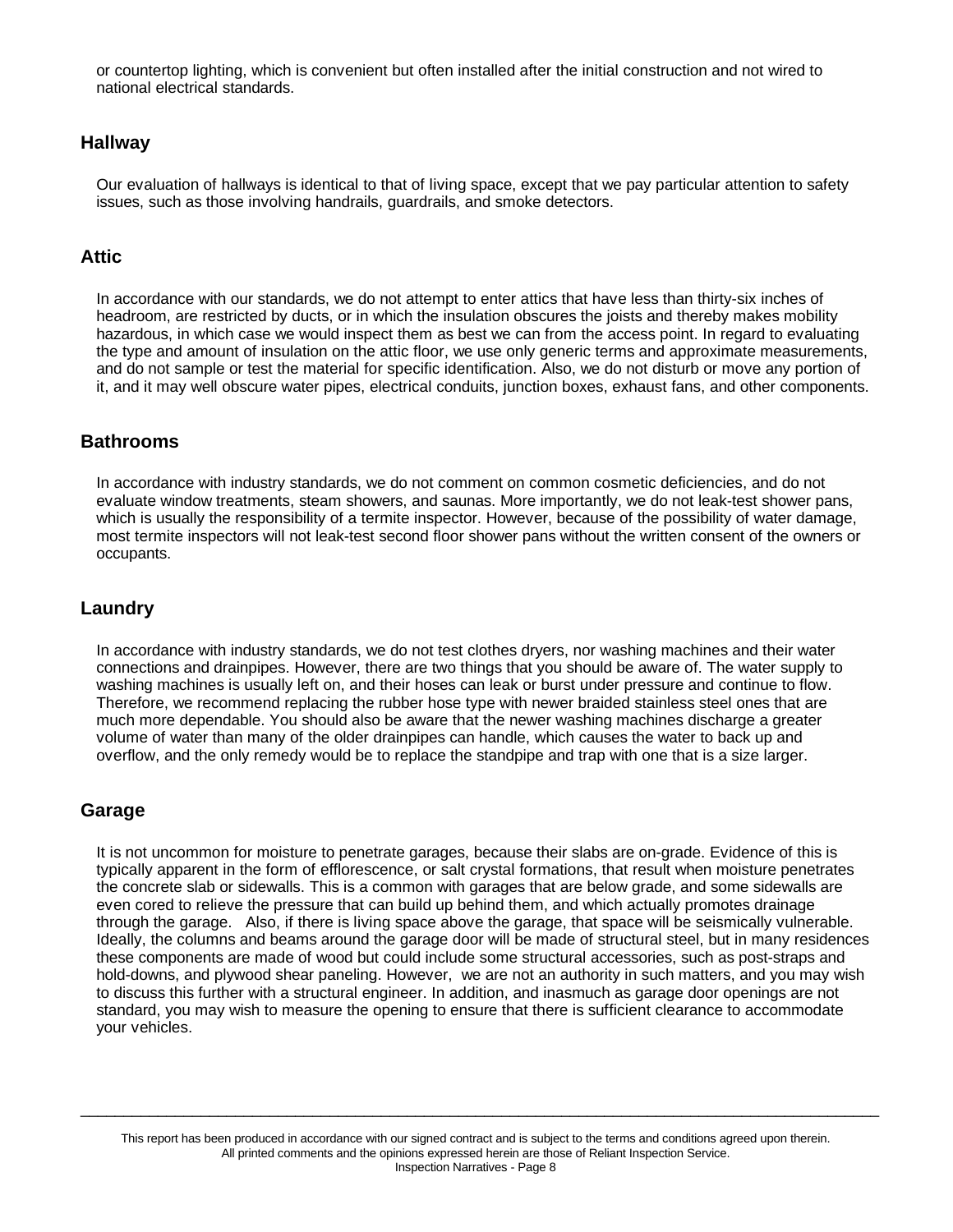# **Exterior**

 $\_$  ,  $\_$  ,  $\_$  ,  $\_$  ,  $\_$  ,  $\_$  ,  $\_$  ,  $\_$  ,  $\_$  ,  $\_$  ,  $\_$  ,  $\_$  ,  $\_$  ,  $\_$  ,  $\_$  ,  $\_$  ,  $\_$  ,  $\_$  ,  $\_$  ,  $\_$  ,  $\_$  ,  $\_$  ,  $\_$  ,  $\_$  ,  $\_$  ,  $\_$  ,  $\_$  ,  $\_$  ,  $\_$  ,  $\_$  ,  $\_$  ,  $\_$  ,  $\_$  ,  $\_$  ,  $\_$  ,  $\_$  ,  $\_$  ,

### **Site & Other Observations**

#### **Unique or Custom Property**

#### *Informational Conditions*

This is a unique or custom property that sacrifices conventional standards for architectural reasons. For instance, steps that are required to have equal treads, risers, and handrails do not, and there are areas that are obviously not safe for small children or the elderly. Therefore, you should decide whether you want the property to retain its architectural appeal or conform to conventional safety standards. However, as building inspectors, we cannot endorse any aspect of a property that does not meet common safety standards.



## **Grading & Drainage**

#### **Drainage Swales**

*Components and Conditions Needing Service*

The drainage swales on the slope need to be cleaned and kept clean, which may be the responsibility of a homeowners' association. Regardless, clean drainage swales are essential to the general maintenance of the property.

## **House Wall Finish**

### **House Wall Finish Type**

*Informational Conditions*

The house walls are finished with vinyl siding.

### **Exterior Components**

### **General Comments**

#### *Informational Conditions*

It is important to maintain a property, including painting or sealing walkways, decks, and other hard surfaces, and it is particularly important to keep the house walls sealed, which provide the only barrier against deterioration. Unsealed cracks around windows, doors, and thresholds can permit moisture intrusion, which is the principle cause of the deterioration of any surface. Unfortunately, the evidence of such intrusion may only be obvious when it is raining. We have discovered leaking windows while it was raining that may not have been apparent otherwise. Regardless, there are many styles of windows but only two basic types, single and dual-glazed. Dual-glazed windows are superior, because they provide a thermal as well as an acoustical barrier. However, the hermetic seals on these windows can fail at any time, and cause condensation to form between the panes. Unfortunately, this is not always apparent, which is why we disclaim an evaluation of hermetic seals. Nevertheless, in accordance with industry standards, we test a representative number of unobstructed windows, and ensure that at least one window in every bedroom is operable and facilitates an emergency exit.

This report has been produced in accordance with our signed contract and is subject to the terms and conditions agreed upon therein. All printed comments and the opinions expressed herein are those of Reliant Inspection Service. Inspection Narratives - Page 9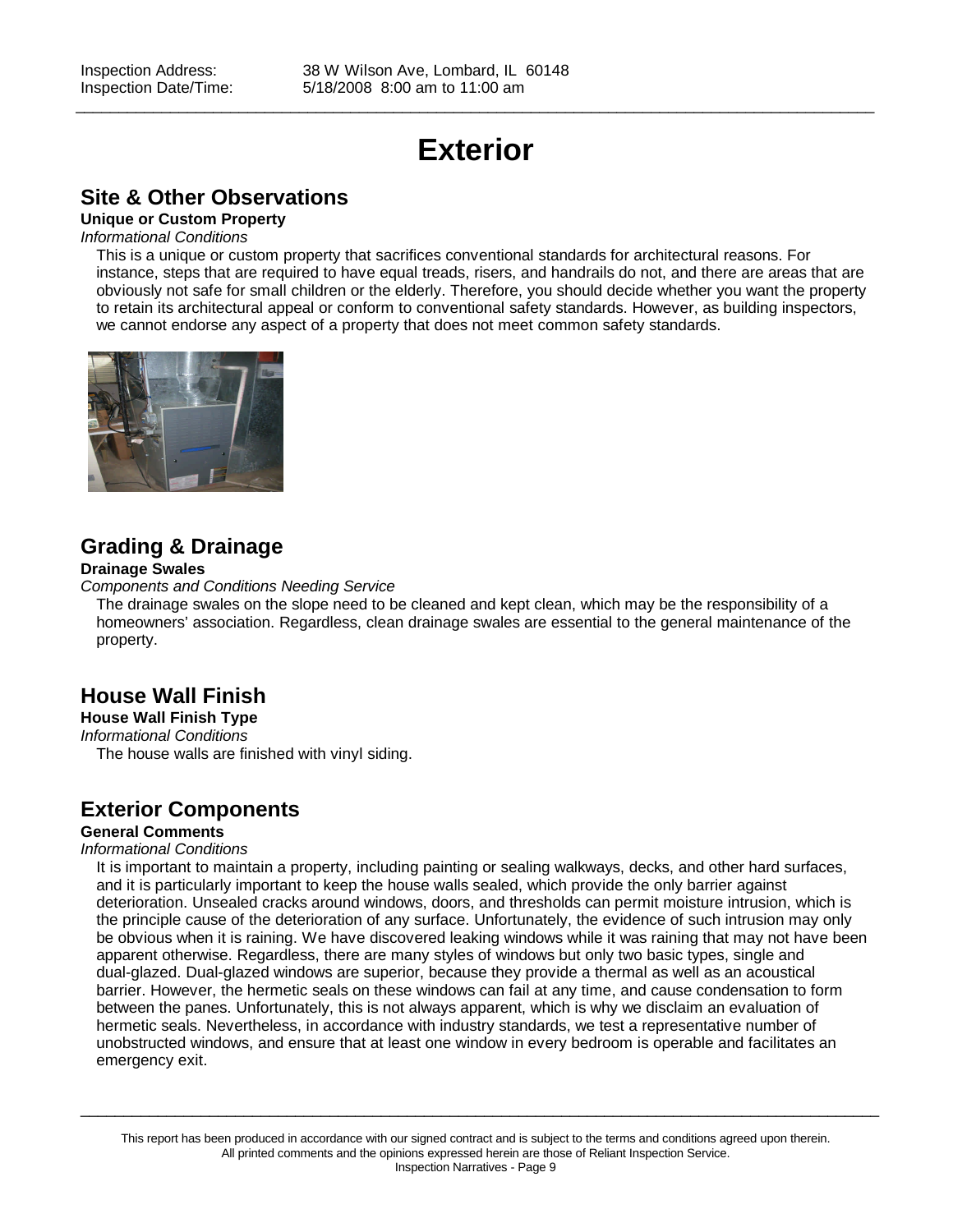#### **Driveways**

*Informational Conditions* The driveway is in acceptable condition.

# **Structural**

 $\_$  ,  $\_$  ,  $\_$  ,  $\_$  ,  $\_$  ,  $\_$  ,  $\_$  ,  $\_$  ,  $\_$  ,  $\_$  ,  $\_$  ,  $\_$  ,  $\_$  ,  $\_$  ,  $\_$  ,  $\_$  ,  $\_$  ,  $\_$  ,  $\_$  ,  $\_$  ,  $\_$  ,  $\_$  ,  $\_$  ,  $\_$  ,  $\_$  ,  $\_$  ,  $\_$  ,  $\_$  ,  $\_$  ,  $\_$  ,  $\_$  ,  $\_$  ,  $\_$  ,  $\_$  ,  $\_$  ,  $\_$  ,  $\_$  ,

## **Various Hard Surfaces**

### **Common Observations**

*Informational Conditions*

There are common settling, or curing, cracks in the hard surfaces. This is somewhat predictable, and is typically not regarded as being structurally significant, but we are not specialists and you may wish to have this confirmed by one.

The visible portions of the hard surfaces, such as the house walls, yard walls, concrete decks, and walkways, are in acceptable condition. However, such surfaces are subject to damage caused by soil movement, etc.

### **Structural Elements**

### **Identification of Floor Structure**

*Informational Conditions*

The floor structure consists of a poured slab that could include reinforcing steel.

# **Roof/Attic**

### **Composition Shingle Roof**

### **General Comments**

#### *Informational Conditions*

There are a wide variety of composition shingle roofs, which are comprised of asphalt or fiberglass materials impregnated with mineral granules that are designed to deflect the deteriorating ultra-violet rays of the sun. The commonest of these roofs are warranted by manufacturers to last from twenty to twenty-five years, and are typically guaranteed against leaks by the installer for three to five years. The actual life of the roof will vary, depending on a number of interrelated factors besides the quality of the material and the method of installation. However, the first indication of significant wear is apparent when the granules begin to separate and leave pockmarks or dark spots. This is referred to as primary decomposition, which means that the roof is in decline, and therefore susceptible to leakage. This typically begins with the hip and ridge shingles and to the field shingles on the south facing side. This does not mean that the roof needs to be replaced, but that it should be monitored more regularly and serviced when necessary. Regular maintenance will certainly extend the life of any roof, and will usually avert most leaks that only become evident after they have caused other damage. Most residences have termite inspections as a condition of escrow, and when termite infestation is confirmed most are commonly tented in preparation for fumigation. This requires personnel to walk on the roof, which can damage the roofing material. Therefore it is essential that you review the termite report, and if the residences is to be tented that you have a local roofing company inspect the roof after the tenting has been removed to confirm that the roofing material did not sustain damage.

#### **Method of Evaluation**

#### *Informational Conditions*

We were unable to safely access the roof, and evaluated it either from within the attic or from several vantage points using binoculars and a ladder.

#### **Estimated Age**

*Informational Conditions*

The roof appears to be relatively new, and is not original. However, this is just an estimate and you should request the installation permit from the sellers, which will reveal its exact age and any warranty or guarantee that might be applicable.

This report has been produced in accordance with our signed contract and is subject to the terms and conditions agreed upon therein. All printed comments and the opinions expressed herein are those of Reliant Inspection Service. Inspection Narratives - Page 10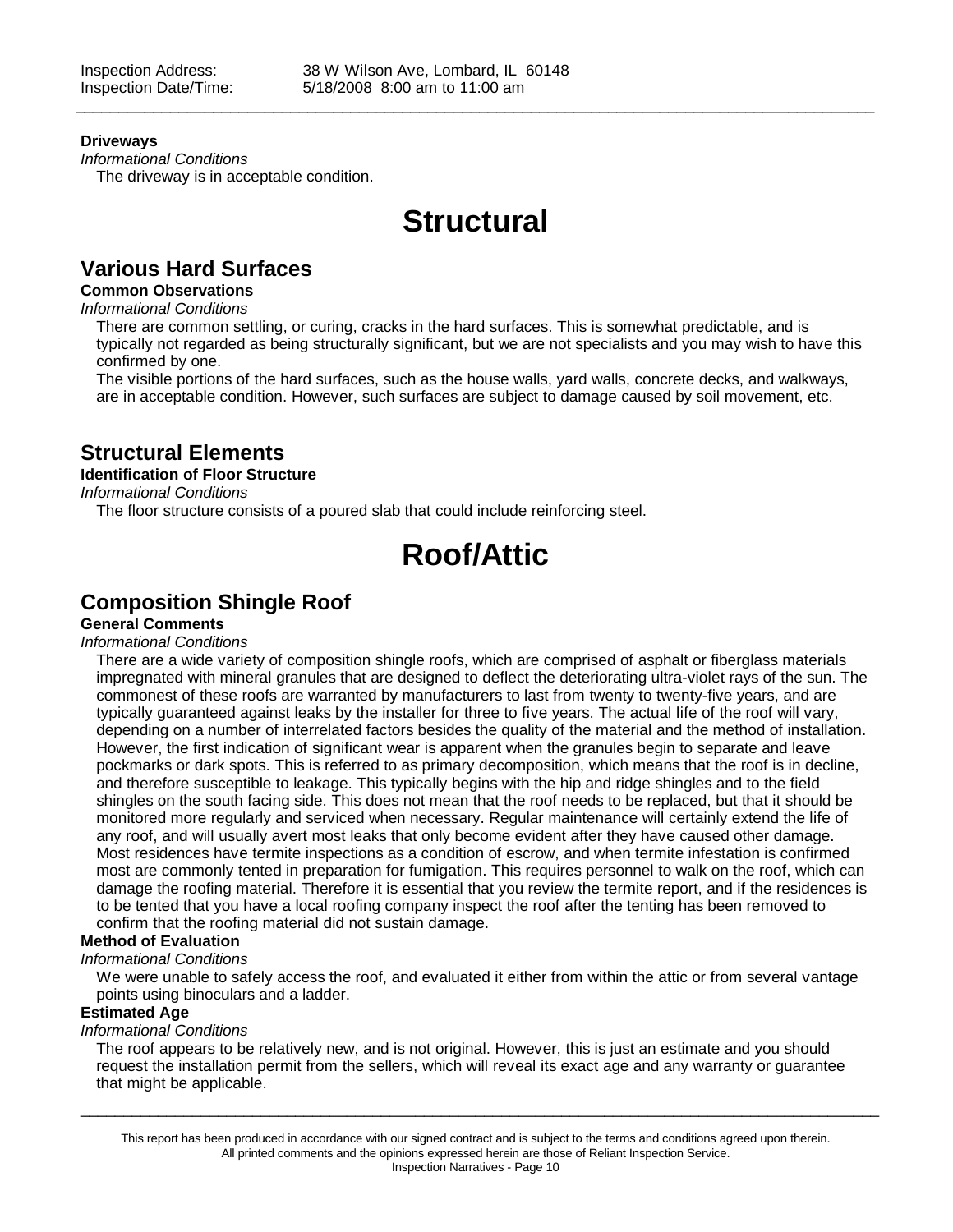# **Chimney**

# **Family Room Chimney**

### **General Prefabricated**

### *Informational Conditions*

There are a wide variety of pre-fabricated chimneys, which are constructed on site with approved components. We perform a competent inspection of them, but we are not specialists, and our inspection of them is limited to those areas that can be viewed without dismantling any portion of them, and we cannot guarantee that any particular component is the one stipulated for use by the manufacturer. For instance, experience has taught us that many prefabricated chimneys have been fitted with architectural shrouds that are not approved by the manufacturer, and which can inhibit drafting and convectional cooling. However, we recommend a level-two inspection by a qualified specialist within the contingency period or before the close of escrow, as recommended by NAPA standards "upon the sale or transfer of a property."

#### **General Lined Masonry**

#### *Informational Conditions*

The chimney is a lined masonry type, which is the most dependable because the flue liner not only provides a smooth transition for the bi-products of combustion to be vented beyond the residence but provides an approved thermal barrier as well. However, we recommend a level-two inspection by a qualified specialist within the contingency period or before the close of escrow, as recommended by NAPA standards "upon the sale or transfer of a property."



### **Chimney Flashings**

*Informational Conditions*

The chimney flashings are in acceptable condition.

The vertical chimney flashings are in acceptable condition.

The counter flashing between the chimney and the roof are in acceptable condition.

# **Plumbing**

### **Potable Water Supply Pipes**

**Water Main Shut-off Location**

#### *Informational Conditions*

The main water shut-off valve is located at the front of the residence.

## **General Gas Components**

#### **Gas Main Shut-Off Location**

#### *Informational Conditions*

The gas main shut-off is located in the side yard. You should be aware that gas leaks are not uncommon, particularly underground ones, and that they can be difficult to detect without the use of sophisticated instruments, which is why natural gas is odorized in the manufacturing process. Therefore, we recommend that you request a recent gas bill from the sellers, so that you can establish a norm and thereby be alerted to any potential leak.

This report has been produced in accordance with our signed contract and is subject to the terms and conditions agreed upon therein. All printed comments and the opinions expressed herein are those of Reliant Inspection Service. Inspection Narratives - Page 11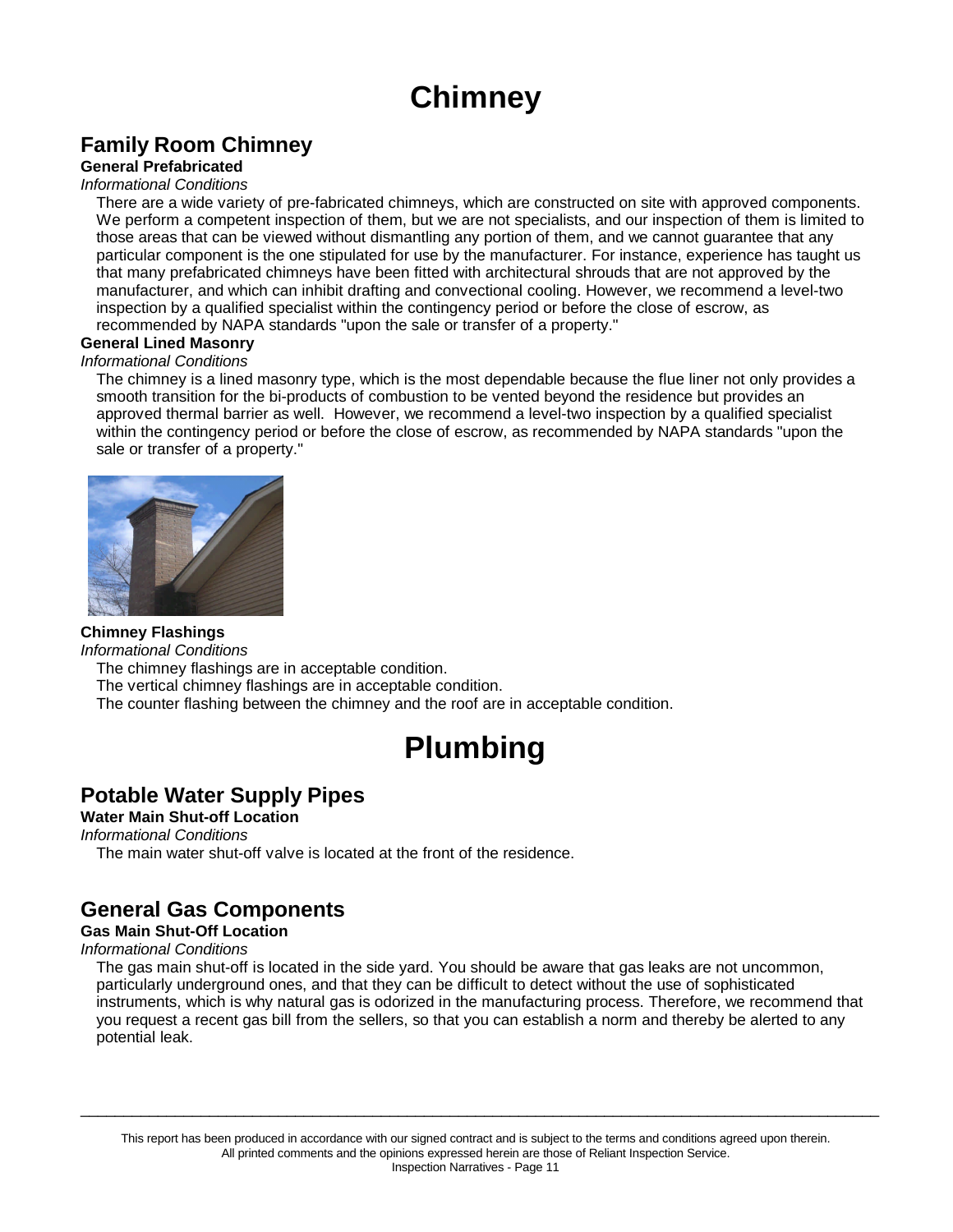$\_$  ,  $\_$  ,  $\_$  ,  $\_$  ,  $\_$  ,  $\_$  ,  $\_$  ,  $\_$  ,  $\_$  ,  $\_$  ,  $\_$  ,  $\_$  ,  $\_$  ,  $\_$  ,  $\_$  ,  $\_$  ,  $\_$  ,  $\_$  ,  $\_$  ,  $\_$  ,  $\_$  ,  $\_$  ,  $\_$  ,  $\_$  ,  $\_$  ,  $\_$  ,  $\_$  ,  $\_$  ,  $\_$  ,  $\_$  ,  $\_$  ,  $\_$  ,  $\_$  ,  $\_$  ,  $\_$  ,  $\_$  ,  $\_$  ,

### **Gas Water Heaters**

## **General Comments**

*Informational Conditions*

There are a wide variety of residential water heaters that range in capacity from fifteen to one hundred gallons. They can be expected to last at least as long as their warranty, or from five to eight years, but they will generally last longer. However, few of them last longer than fifteen or twenty years and many eventually leak. So it is always wise to have them installed over a drain pan plumbed to the exterior. Also, it is prudent to flush them annually to remove minerals that include the calcium chloride bi-product of many water softening systems. The water temperature should be set at a minimum of 110 degrees fahrenheit to kill microbes and a maximum of 140 degrees to prevent scalding. Also, water heaters can be dangerous if they are not seismically secured and equipped with either a pressure/temperature relief valve and discharge pipe plumbed to the exterior, or a Watts 210 gas shut-off valve.



**Age Capacity & Location** *Informational Conditions* Hot water is provided by a 10 year old, 60 gallon, water heater that is located in the basement.

## **Irrigation or Sprinklers**

#### **Automatic Sprinklers**

*Informational Conditions*

We do not evaluate sprinkler systems, which should be demonstrated by the sellers.

## **Waste & Drainage Systems**

### **Drain Waste & Vent Pipes**

### *Informational Conditions*

Based on industry recommended water tests, the drainpipes are functional at this time. However, only a video-scan of the main drainpipe could confirm its actual condition.

A cleanout has been added to the waste system, which could confirm chronic blockages. Ask the sellers about this, or you may wish to arrange to have the waste pipes video-scanned to confirm their condition.

# **Electrical**

## **Main Panel**

### **Service Entrance**

*Informational Conditions*

The main conductor lines are underground, or part of a lateral service entrance. This is characteristic of modern electrical services but, inasmuch as the service lines are underground and cannot be seen, they are not evaluated as part of our service.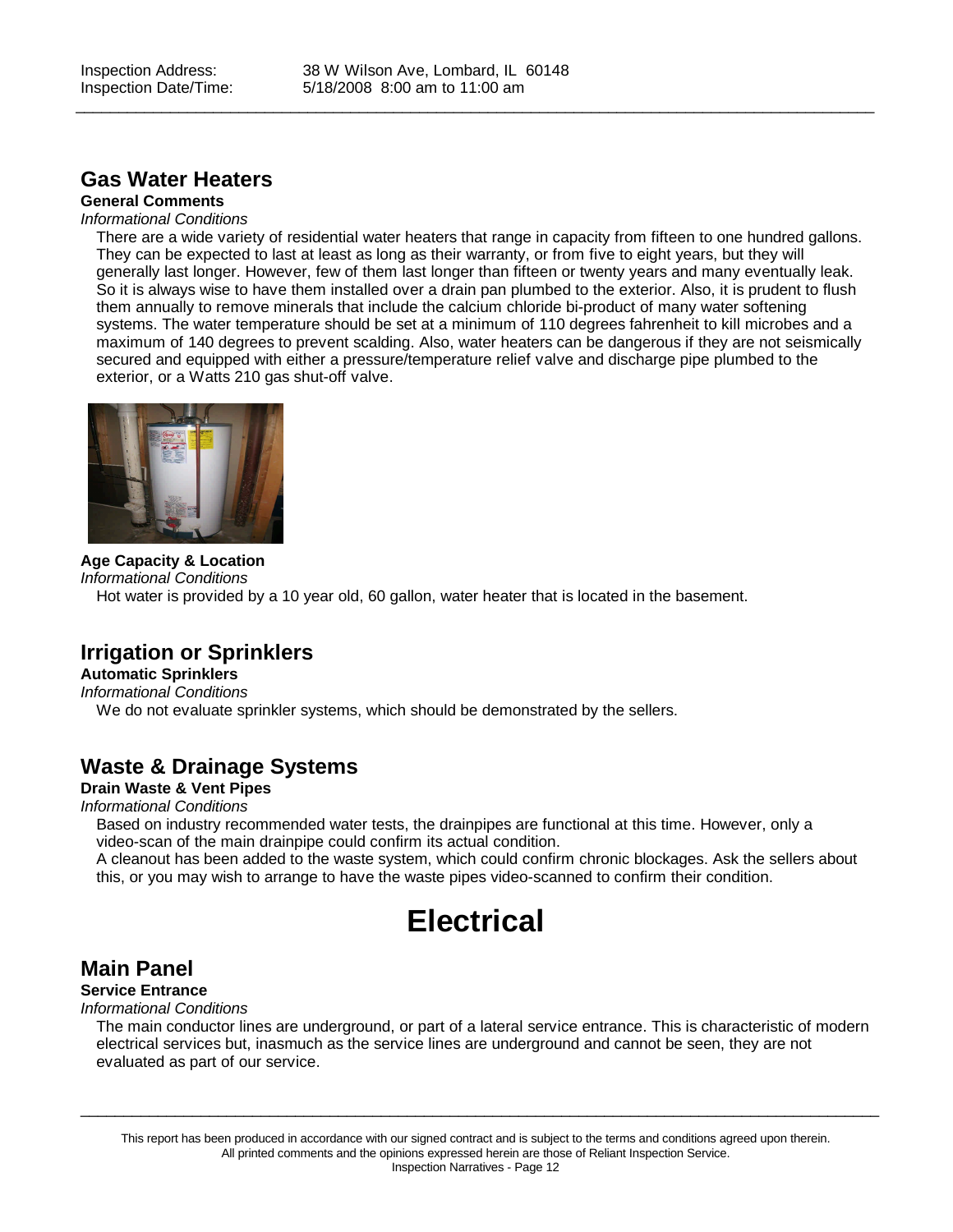### **Panel Size & Location**

*Informational Conditions* The residence is served by a 200 amp, 220 volt panel, located in the rear of the residence.

# **Heat and Air Conditioning**

 $\_$  ,  $\_$  ,  $\_$  ,  $\_$  ,  $\_$  ,  $\_$  ,  $\_$  ,  $\_$  ,  $\_$  ,  $\_$  ,  $\_$  ,  $\_$  ,  $\_$  ,  $\_$  ,  $\_$  ,  $\_$  ,  $\_$  ,  $\_$  ,  $\_$  ,  $\_$  ,  $\_$  ,  $\_$  ,  $\_$  ,  $\_$  ,  $\_$  ,  $\_$  ,  $\_$  ,  $\_$  ,  $\_$  ,  $\_$  ,  $\_$  ,  $\_$  ,  $\_$  ,  $\_$  ,  $\_$  ,  $\_$  ,  $\_$  ,

## **HVAC Split Systems**

### **Age & Location**

#### *Informational Conditions*

Central heat and air-conditioning are provided by dual systems, consisting of two 8 year-old furnaces with evaporator coils that are located in basement and two 8 year-old condensing coils that are located on the outside.



#### **Common Observations**

*Informational Conditions*

The split-system is in the mid-range of its design life and will need to be more closely monitored, serviced bi-annually, and should have its filter changed every two to three months.

#### **Condensate Drainpipe**

#### *Informational Conditions*

The primary condensate pipe discharges at \_\_\_.

## **HVAC Package Systems**

### **Age & Location**

*Informational Conditions*

Central heat and air-conditioning are provided by a 8 year old package system that is located basement.

### **Furnace**

*Informational Conditions* The furnace is functional.

### **Condensate Drainpipe**

## *Informational Conditions*

The condensate drainpipe discharges correctly outside the residence.

# **Living Areas**

### **Main Entry**

### **No Recommended Service**

*Informational Conditions*

We have evaluated the entry, and found it to be in acceptable condition.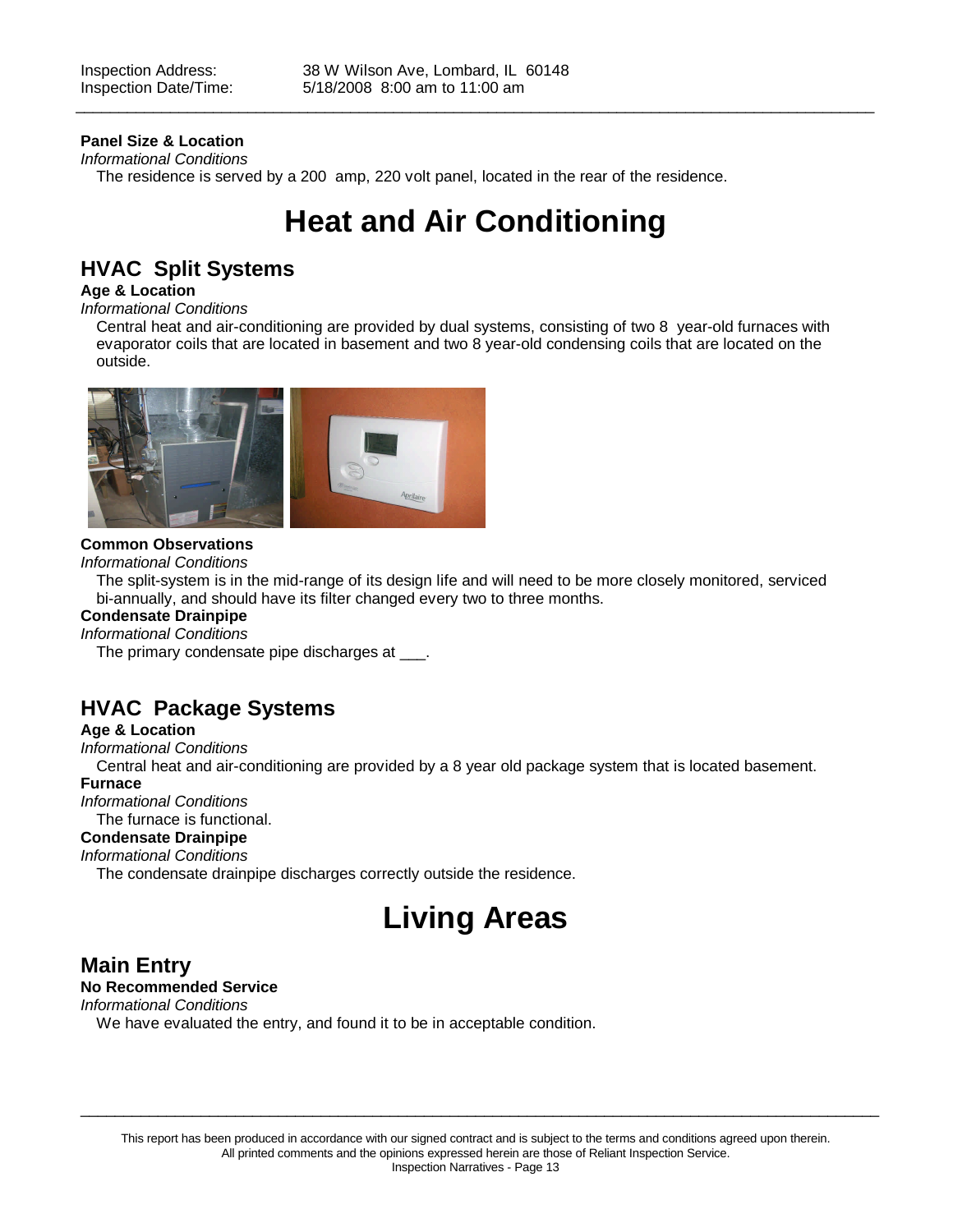$\_$  ,  $\_$  ,  $\_$  ,  $\_$  ,  $\_$  ,  $\_$  ,  $\_$  ,  $\_$  ,  $\_$  ,  $\_$  ,  $\_$  ,  $\_$  ,  $\_$  ,  $\_$  ,  $\_$  ,  $\_$  ,  $\_$  ,  $\_$  ,  $\_$  ,  $\_$  ,  $\_$  ,  $\_$  ,  $\_$  ,  $\_$  ,  $\_$  ,  $\_$  ,  $\_$  ,  $\_$  ,  $\_$  ,  $\_$  ,  $\_$  ,  $\_$  ,  $\_$  ,  $\_$  ,  $\_$  ,  $\_$  ,  $\_$  ,

### **Living Room**

### **No Recommended Service**

*Informational Conditions* We have evaluated the living room, and found it to be in acceptable condition.

### **Dining Room**

#### **Bar Sink**

*Functional Components and Conditions* The bar sink is functional.

## **Family Room**

#### **Dual-Glazed Windows**

*Functional Components and Conditions* The windows are functional. **Lights**

*Functional Components and Conditions* The lights are functional.

## **Breakfast Room**

**No Recommended Service**

*Informational Conditions*

We have evaluated the living room, and found it to be in acceptable condition.

# **Kitchen**

## **Kitchen**

#### **A Renovation or Addition**

#### *Informational Conditions*

The kitchen appears to have been remodeled, and we recommend that you obtain documentation for your records, which will confirm that the work was done by professionals. This is important because our inspection does not tacitly approve, endorse, or guarantee the integrity of any work that was done without a permit, and latent defects may exist.

# **Hallway**

## **Primary Hallway**

**Flooring** *Informational Conditions* The floor has no significant defects.

 $\_$  ,  $\_$  ,  $\_$  ,  $\_$  ,  $\_$  ,  $\_$  ,  $\_$  ,  $\_$  ,  $\_$  ,  $\_$  ,  $\_$  ,  $\_$  ,  $\_$  ,  $\_$  ,  $\_$  ,  $\_$  ,  $\_$  ,  $\_$  ,  $\_$  ,  $\_$  ,  $\_$  ,  $\_$  ,  $\_$  ,  $\_$  ,  $\_$  ,  $\_$  ,  $\_$  ,  $\_$  ,  $\_$  ,  $\_$  ,  $\_$  ,  $\_$  ,  $\_$  ,  $\_$  ,  $\_$  ,  $\_$  ,  $\_$  ,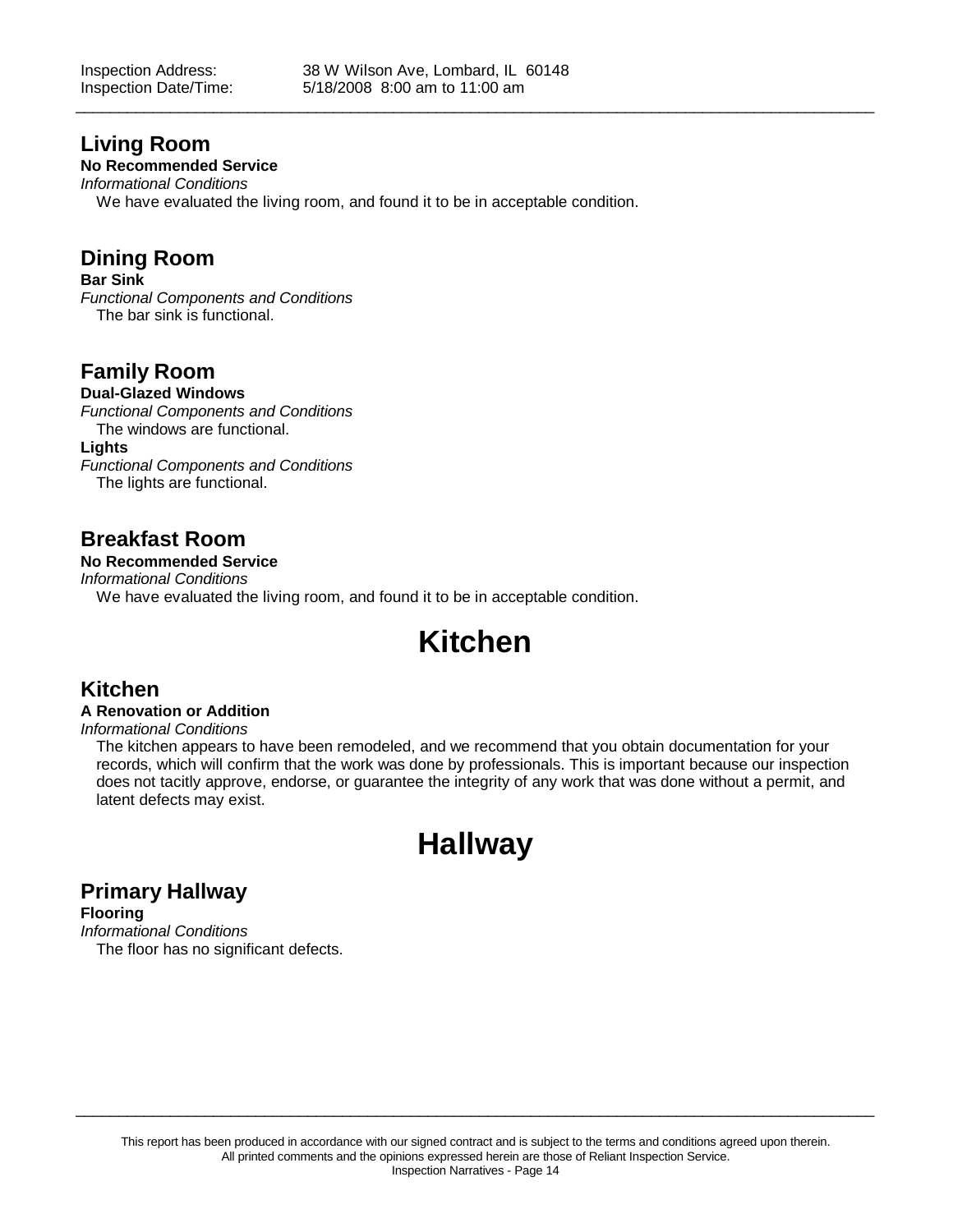# **Attic**

 $\_$  ,  $\_$  ,  $\_$  ,  $\_$  ,  $\_$  ,  $\_$  ,  $\_$  ,  $\_$  ,  $\_$  ,  $\_$  ,  $\_$  ,  $\_$  ,  $\_$  ,  $\_$  ,  $\_$  ,  $\_$  ,  $\_$  ,  $\_$  ,  $\_$  ,  $\_$  ,  $\_$  ,  $\_$  ,  $\_$  ,  $\_$  ,  $\_$  ,  $\_$  ,  $\_$  ,  $\_$  ,  $\_$  ,  $\_$  ,  $\_$  ,  $\_$  ,  $\_$  ,  $\_$  ,  $\_$  ,  $\_$  ,  $\_$  ,

### **Primary Attic**

**Attic Access Location**

*Informational Conditions*

The attic can be accessed through a hatch in the master bedroom closet.

# **Bathrooms**

## **Main Bathroom**

**Size and Location** *Informational Conditions* The main bathroom is a full, and is located adjacent to the master bedroom.

# **Laundry**

## **Laundry Area**

**Sink**

*Informational Conditions*

The laundry sink has typical cosmetic damage, and would not necessarily need to be serviced.

# **Garage**

## **Double-Car Garage**

**Slab Floor**

*Functional Components and Conditions*

The slab floor is in acceptable condition. Small cracks are common and result as a consequence of the curing process, seismic activity, common settling, or the presence expansive soils, but are not structurally threatening. Also, you may notice some salt crystal formations that are activated by moisture penetrating the slab.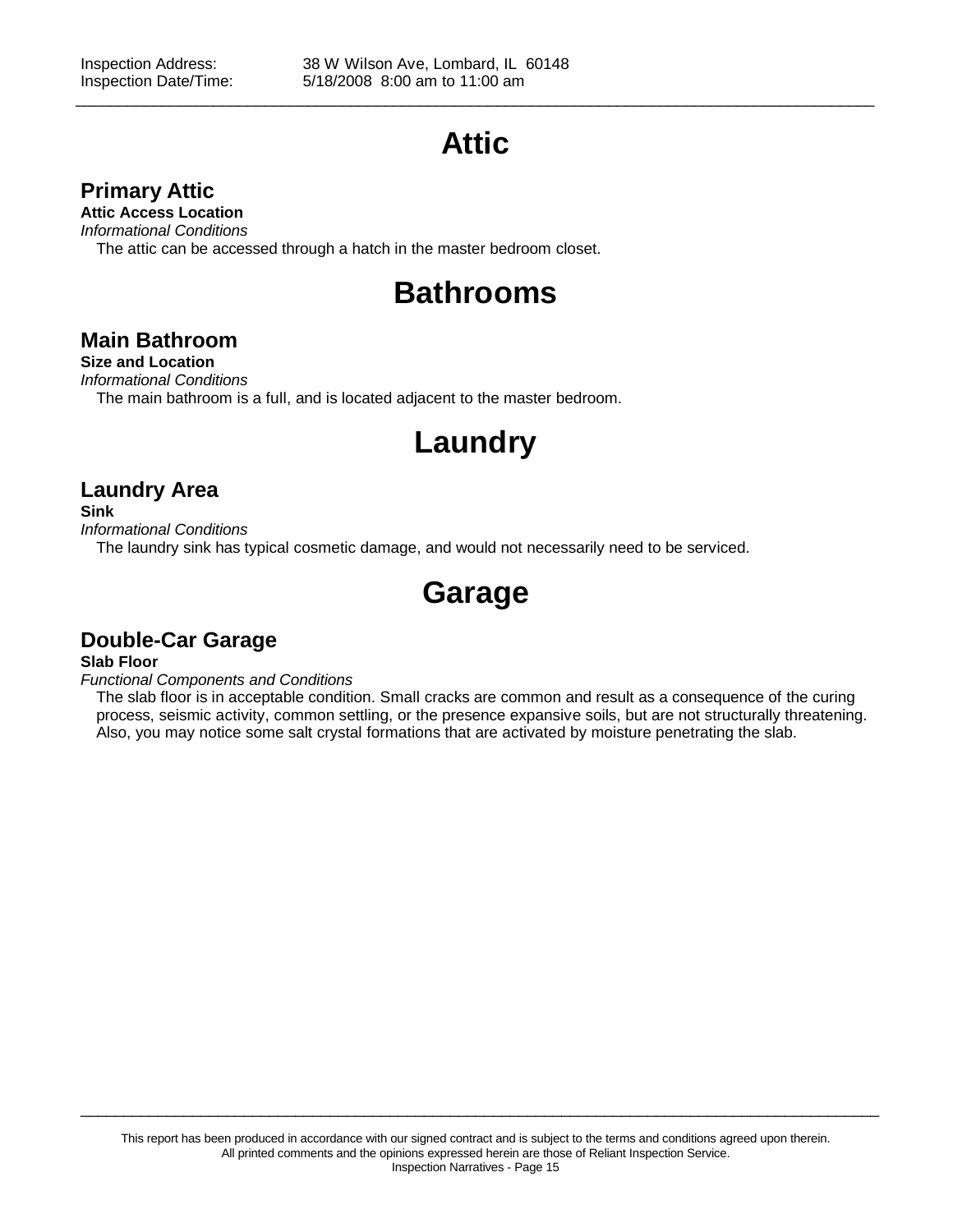# **CERTIFICATIONS AND AFFILIATIONS**

Illinois License Home Inspector: # 450004247 Illinois License Combination Dwelling Inspector:# 450004247

Inspector

Field Gunneles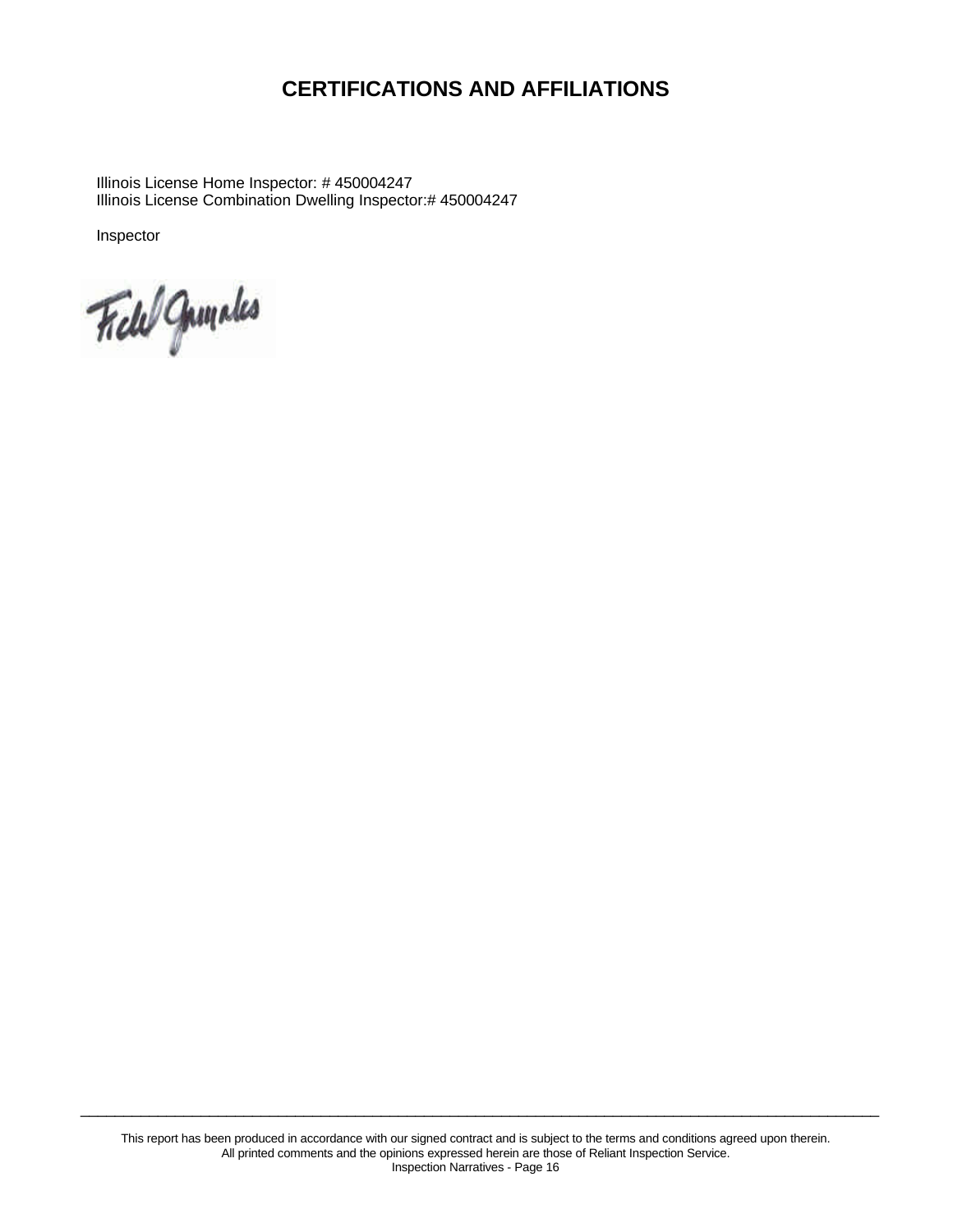## **REPORT CONCLUSION**

38 W Wilson Ave, Lombard, IL 60148

Congratulations on the purchase of your new home. Inasmuch as we never know who will be occupying or visiting a property, whether it be children or the elderly, we ask you to consider following these general safety recommendations: install smoke and carbon monoxide detectors; identify all escape and rescue ports; rehearse an emergency evacuation of the home; upgrade older electrical systems by at least adding ground-fault outlets; never service any electrical equipment without first disconnecting its power source; safety-film all non-tempered glass; ensure that every elevated window and the railings of stairs, landings, balconies, and decks are child-safe, meaning that barriers are in place or that the distance between the rails is not wider than three inches; regulate the temperature of water heaters to prevent scalding; make sure that goods that contain caustic or poisonous compounds, such as bleach, drain cleaners, and nail polish removers be stored where small children cannot reach them; ensure that all garage doors are well balanced and have a safety device, particularly if they are the heavy wooden type; remove any double-cylinder deadbolts from exterior doors; and consider installing child-safe locks and alarms on the exterior doors of all pool and spa properties.

We are proud of our service, and trust that you will be happy with the quality of our report. We have made every effort to provide you with an accurate assessment of the condition of the property and its components and to alert you to any significant defects or adverse conditions. However, we may not have tested every outlet, and opened every window and door, or identified every minor defect. Also because we are not specialists or because our inspection is essentially visual, latent defects could exist. Therefore, you should not regard our inspection as conferring a guarantee or warranty. It does not. It is simply a report on the general condition of a particular property at a given point in time. Furthermore, as a homeowner, you should expect problems to occur. Roofs will leak, drain lines will become blocked, and components and systems will fail without warning. For these reasons, you should take into consideration the age of the house and its components and keep a comprehensive insurance policy current. If you have been provided with a home protection policy, read it carefully. Such policies usually only cover insignificant costs, such as that of rooter service, and the representatives of some insurance companies can be expected to deny coverage on the grounds that a given condition was preexisting or not covered because of what they claim to be a code violation or a manufacture's defect. Therefore, you should read such policies very carefully, and depend upon our company for any consultation that you may need.

Thank you for taking the time to read this report, and call us if you have any questions or observations whatsoever. We are always attempting to improve the quality of our service and our report, and we will continue to adhere to the highest standards of the real estate industry and to treat everyone with kindness, courtesy, and respect.

Field Gumales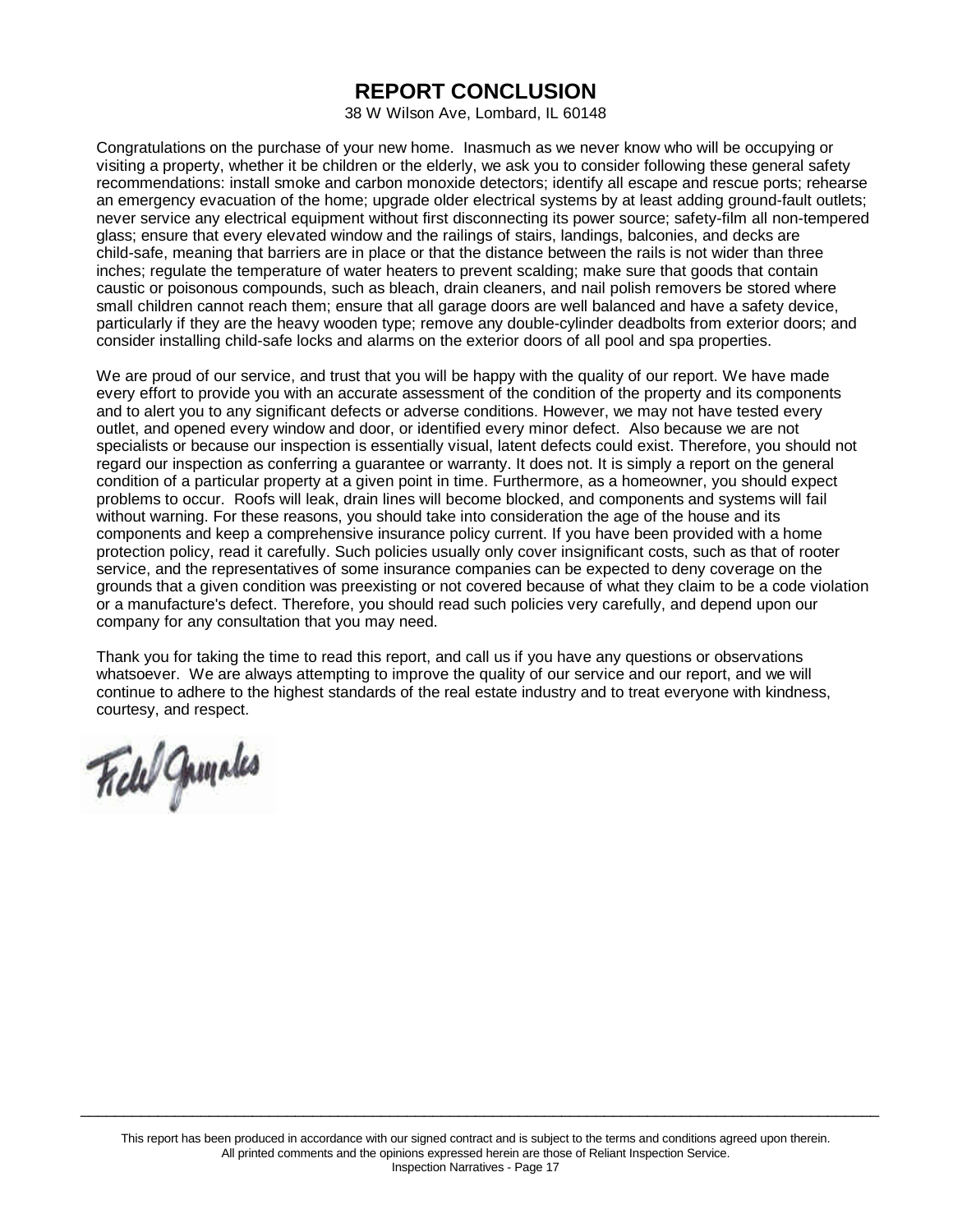Inspection Address: 38 W Wilson Ave, Lombard, IL 60148<br>Inspection Date/Time: 5/18/2008 8:00 am to 11:00 am 5/18/2008 8:00 am to 11:00 am

# **TABLE OF CONTENTS**

 $\_$  ,  $\_$  ,  $\_$  ,  $\_$  ,  $\_$  ,  $\_$  ,  $\_$  ,  $\_$  ,  $\_$  ,  $\_$  ,  $\_$  ,  $\_$  ,  $\_$  ,  $\_$  ,  $\_$  ,  $\_$  ,  $\_$  ,  $\_$  ,  $\_$  ,  $\_$  ,  $\_$  ,  $\_$  ,  $\_$  ,  $\_$  ,  $\_$  ,  $\_$  ,  $\_$  ,  $\_$  ,  $\_$  ,  $\_$  ,  $\_$  ,  $\_$  ,  $\_$  ,  $\_$  ,  $\_$  ,  $\_$  ,  $\_$  ,

| CONFIDENTIAL INSPECTION REPORT                              | 1                         |
|-------------------------------------------------------------|---------------------------|
| <b>GENERAL INFORMATION</b>                                  | 1                         |
| <b>SCOPE OF WORK</b>                                        | $\ensuremath{\mathsf{3}}$ |
| <b>SECTION NARRATIVES</b>                                   |                           |
| Exterior                                                    | $\frac{5}{9}$             |
| Site & Other Observations                                   | $\boldsymbol{9}$          |
| Grading & Drainage                                          | $\boldsymbol{9}$          |
| House Wall Finish                                           | $\boldsymbol{9}$          |
|                                                             | $\boldsymbol{9}$          |
| <b>Exterior Components</b>                                  |                           |
| Structural                                                  | 10                        |
| <b>Various Hard Surfaces</b>                                | 10                        |
| <b>Structural Elements</b>                                  | 10                        |
| Roof/Attic                                                  | 10                        |
| <b>Composition Shingle Roof</b>                             | 10                        |
| Chimney                                                     | 11                        |
| <b>Family Room Chimney</b>                                  | 11                        |
| Plumbing                                                    | 11                        |
| Potable Water Supply Pipes                                  | 11                        |
| <b>General Gas Components</b>                               | 11                        |
| <b>Gas Water Heaters</b>                                    | 12                        |
| Irrigation or Sprinklers                                    | 12                        |
| Waste & Drainage Systems                                    | 12                        |
| Electrical                                                  | 12                        |
| <b>Main Panel</b>                                           | 12                        |
| Heat and Air Conditioning                                   | 13                        |
| <b>HVAC Split Systems</b>                                   | 13                        |
| <b>HVAC Package Systems</b>                                 | 13                        |
| Living Areas                                                | 13                        |
| Main Entry                                                  | 13                        |
| Living Room                                                 | 14                        |
| Dining Room                                                 | 14                        |
| <b>Family Room</b>                                          | 14                        |
| <b>Breakfast Room</b>                                       | 14                        |
| Kitchen                                                     | 14                        |
| Kitchen                                                     | 14                        |
| Hallway                                                     | 14                        |
| Primary Hallway                                             | 14                        |
| Attic                                                       | 15                        |
| <b>Primary Attic</b>                                        | 15                        |
| Bathrooms                                                   | 15                        |
| Main Bathroom                                               | 15                        |
| Laundry                                                     | 15                        |
| Laundry Area                                                | 15                        |
| Garage                                                      | 15                        |
| Double-Car Garage                                           | 15                        |
|                                                             |                           |
| CERTIFICATIONS AND AFFILIATIONS<br><b>REPORT CONCLUSION</b> | 16<br>17                  |
|                                                             |                           |
| TABLE OF CONTENTS                                           | 18                        |

### ATTACHMENTS

This report has been produced in accordance with our signed contract and is subject to the terms and conditions agreed upon therein. All printed comments and the opinions expressed herein are those of Reliant Inspection Service. Inspection Narratives - Page 18